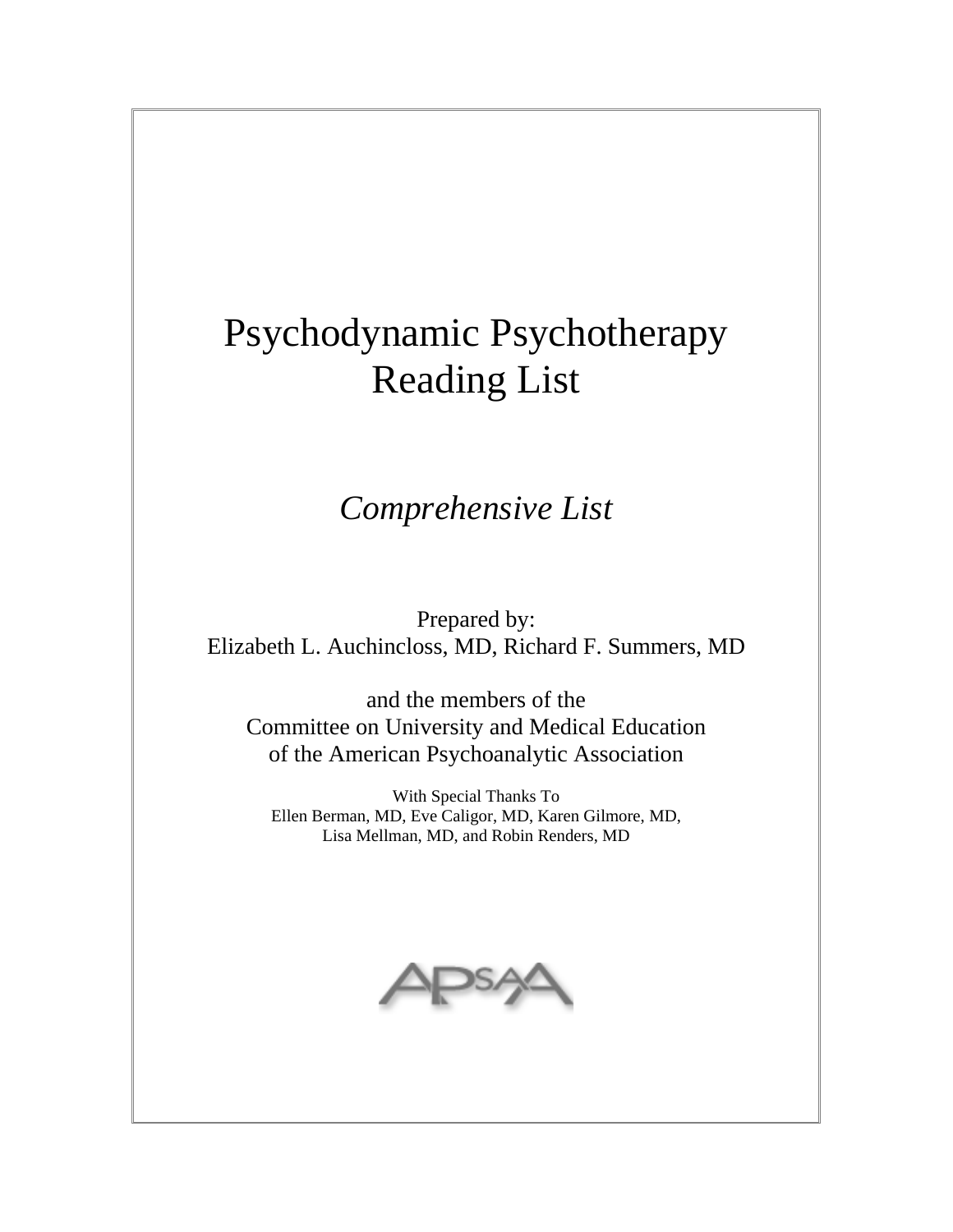# **TABLE OF CONTENTS:**

| I.  | <b>CORE TEXTS</b>                                                                                                                                                                                                                                                                                                                                                               | $\overline{\mathbf{4}}$ |
|-----|---------------------------------------------------------------------------------------------------------------------------------------------------------------------------------------------------------------------------------------------------------------------------------------------------------------------------------------------------------------------------------|-------------------------|
| II. | <b>HISTORY</b>                                                                                                                                                                                                                                                                                                                                                                  | $\overline{\mathbf{4}}$ |
| Ш.  | <b>BASIC PRINCIPLES</b>                                                                                                                                                                                                                                                                                                                                                         | 4                       |
| IV. | <b>THEORY OF MIND</b>                                                                                                                                                                                                                                                                                                                                                           | 5                       |
|     | A. The topographic model of the mind and the dynamic unconscious<br>B. Fantasy and psychic reality: conscious and unconscious<br>C. Structural theory and ego psychology<br>D. The id: psychosexuality, libido theory, the drives, aggression<br>E. The superego and the ego ideal<br>F. Ego, conflict, defense, compromise<br>G. Object relations theory<br>H. Self psychology |                         |
| V.  | <b>DEVELOPMENT</b>                                                                                                                                                                                                                                                                                                                                                              | 7                       |
|     | A. Core texts and overview<br><b>B.</b> Infancy<br>C. Attachment theory<br>D. The development of the self<br>E. Object relations<br>F. Separation individuation and transitional phenomena<br>G. Object constancy<br>H. Gender development<br>I. Oedipus complex<br>J. Play<br>K. Latency<br>L. Puberty and adolescence                                                         |                         |

- M. Homosexuality
- N. Post-adolescent development
- O. Parenthood and pregnancy
- P. Midlife and aging

# **VI. PSYCHOPATHOLOGY 12**

- A. Core Texts
- B. Core concepts: neurosis and character
- C. Severe personality disorders

2

D. Pathological narcissism, narcissistic personality and antisocial personality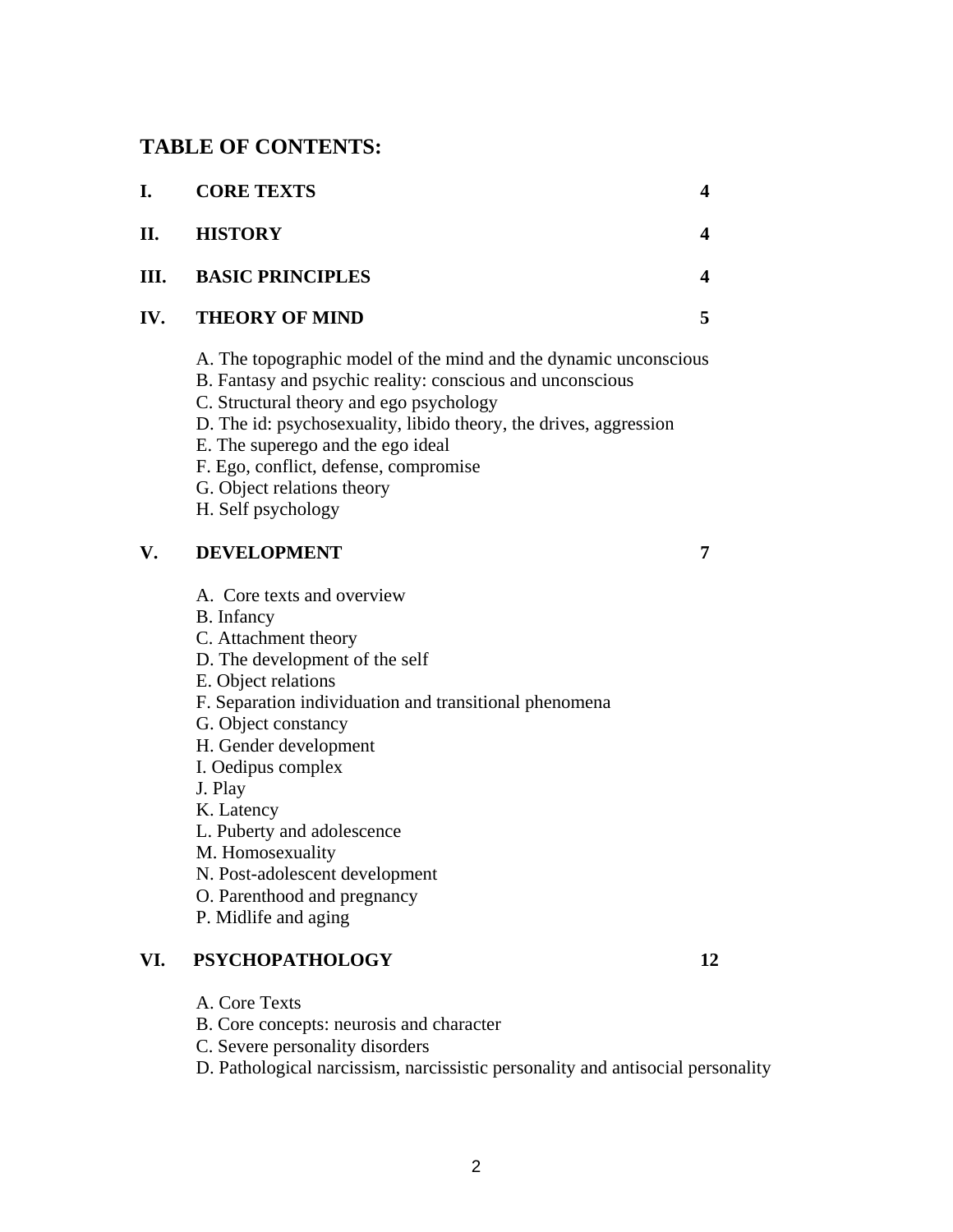- E. Masochism and masochistic personality
- F. Hysterical and histrionic personality and dissociative disorders
- G. Obsessional personality
- H. Anxiety and depression
- I. Trauma and loss
- J. Paraphilias, substance abuse, eating disorders
- K. Psychosis

#### **VII. ASSESSMENT: INTERVIEWING AND FORMULATION 16**

#### **VIII. TREATMENT** 16

- A. Core texts
- B. Engagement and resistance
- C. Recognizing and working with transference and countertransference
- D. Interventions: questions, clarifications, interpretations
- E. Working with fantasy, dreams
- F. Therapeutic relationship
- G. Boundaries and mistakes
- H. Middle phase and working through, mechanisms of change
- I. Termination
- J. The suicidal patient
- K. The experience of being a therapist
- L. Relationship to other psychotherapies
	- i. CBT
	- ii. Psychoanalysis
	- iii. Couples/family/systems
	- iv. Psychopharmacology

# **IX. THE PSYCHOTHERAPY EXPERIENCE: 20 CASE DESCRIPTIONS**

**X. CLASSIC FREUD PAPERS 21** 

### **XI. NEW DIRECTIONS 21**

A. Cognitive neuroscience

B. Evidence base for psychodynamic psychotherapy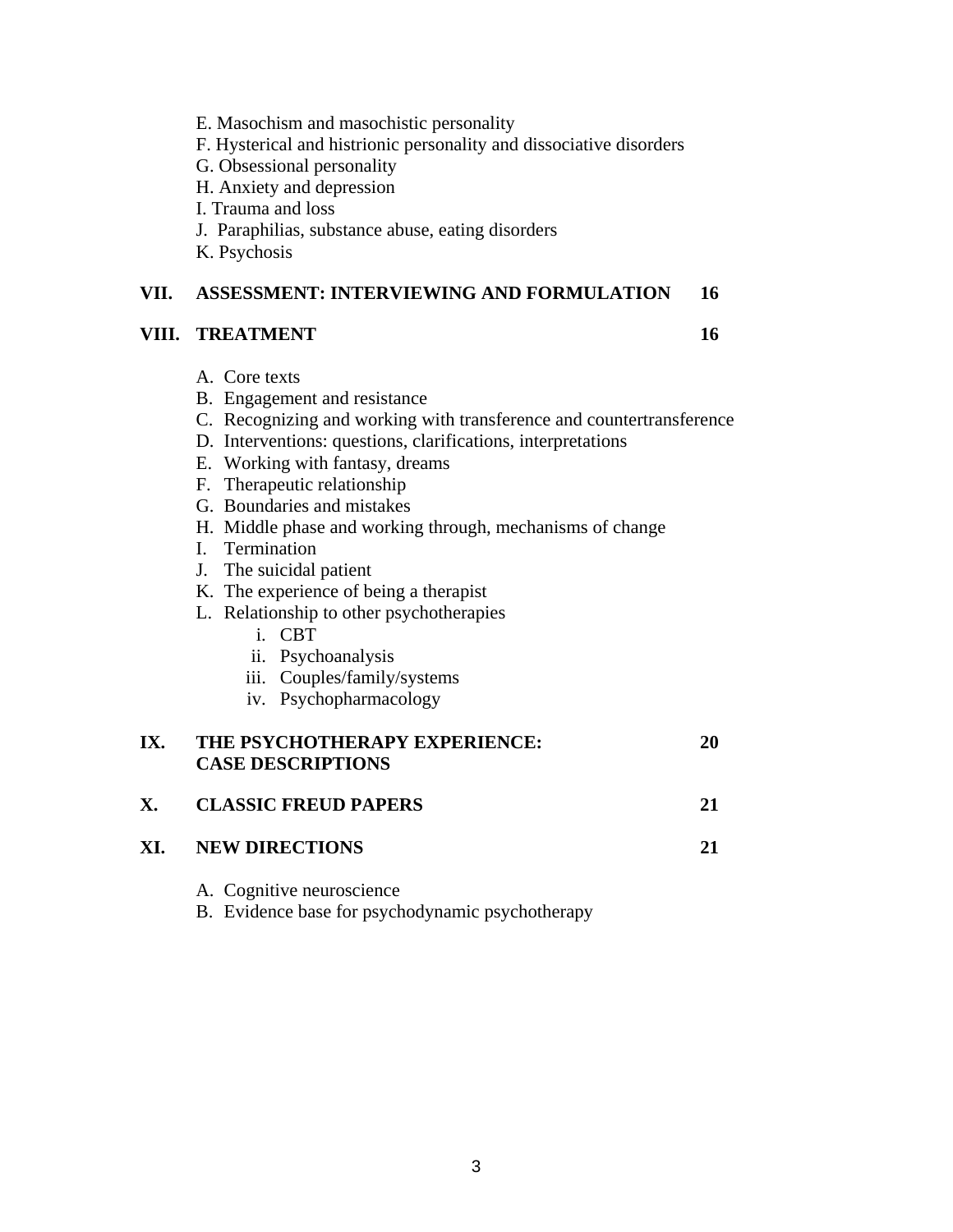# **I. CORE TEXTS**

Gabbard, G.O. (2000) Psychodynamic Psychiatry in Clinical Practice, Third edition, Washington, D.C.: American Psychiatric Press.

Gabbard, G.O. (2004) Long-Term Psychodynamic Psychotherapy: A Basic Text, Washington, DC: American Psychiatric Press.

McWilliams, N. (1999) Psychoanalytic Case Formulation, New York: The Guilford Press, Inc.

McWilliams, N. (2004) Psychoanalytic Psychotherapy, New York: Guilford Press.

Mitchell, S.A., Black, M.J. (1995) Freud and Beyond: A History of Modern Psychoanalytic Thought, New York: Basic Books.

Moore, B.E. (1995) Psychoanalysis: The Major Concepts, New Haven, Yale University Press.

Moore, B.E., Fine, B.R., eds. (1990) Psychoanalytic Terms and Concepts, New Haven: Yale University Press.

Schwartz, H., et al., eds. (1995) Psychodynamic Concepts in General Psychiatry, Washington, D.C.: American Psychiatric Press.

### **II. HISTORY**

Eagle, M. (2000) "Psychoanalysis: History of the Field," in Encyclopedia of Psychology, ed. A. Kazdin, New York: Oxford University Press.

Gay, P. (1988). Freud: A Life for Our Time, New York: W. W. Norton & Co.

Jones, E. (1961) The Life and Work of Sigmund Freud, ed. L. Trilling & S. Marcus, New York: Basic Books, Harper.

# **III. BASIC PRINCIPLES**

"Psychoanalysis, psychodynamics, psychic determinism*,*" (1990) in Psychoanalytic Terms and Concepts, eds. Moore, B.E, Fine, B.R., New Haven: Yale University Press.

Auchincloss, E.L., Glick, R.A. (1998) "The psychoanalytic model of the mind," in Psychiatry, ch. 1, ed. R. Michels, Philadelphia: Lippincott.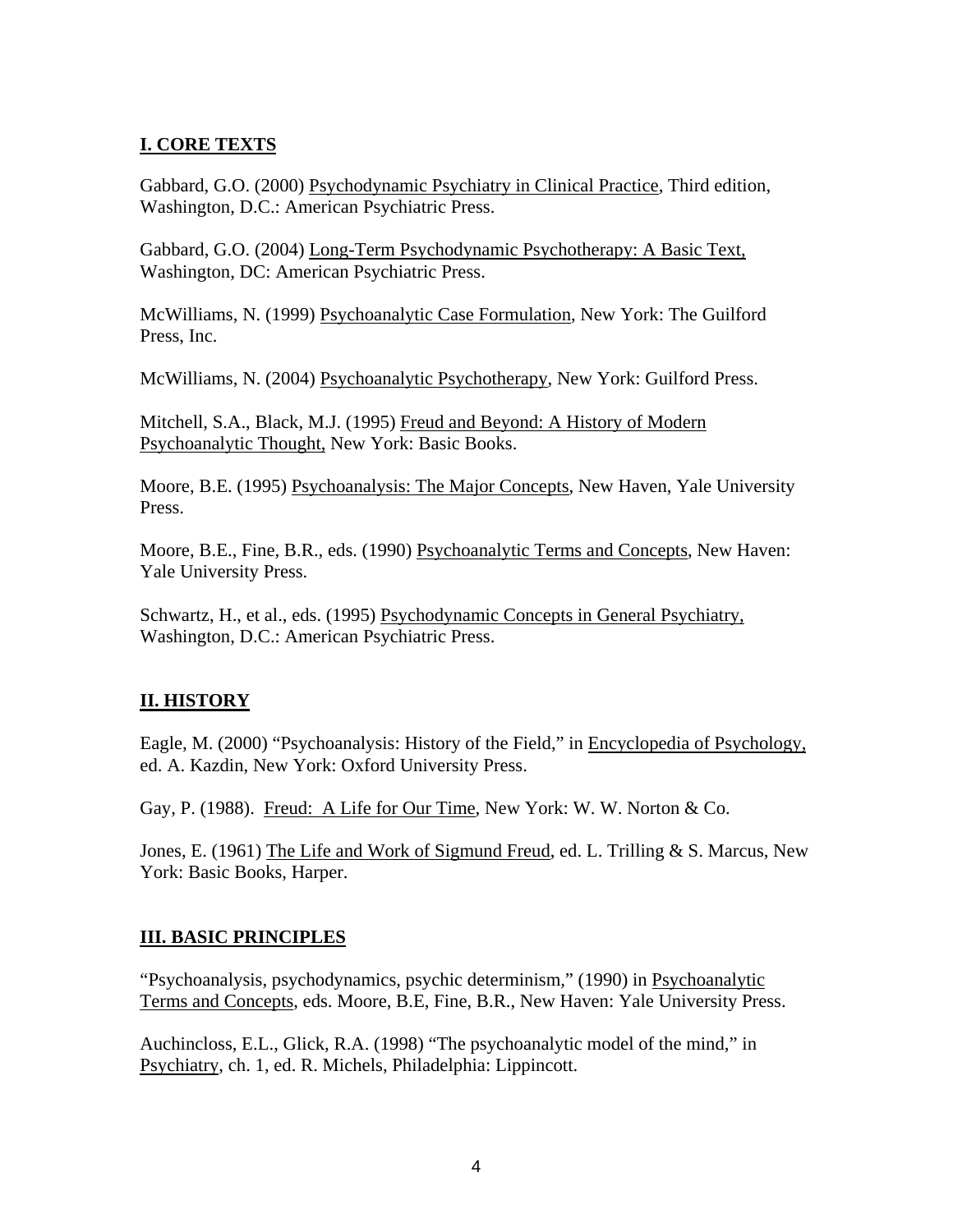Cooper, A. (1985) An historical review of psychoanalytic paradigms, in Models of the Mind, ed. A. Rothstein, Madison CT, International Universities Press, pp. 5-20.

Gabbard, G.O. (2000) Psychodynamic Psychiatry in Clinical Practice, Third edition, Washington, D.C. American Psychiatric Press, ch. 1-2.

Michels, R. (1995) Basic principles of psychodynamic psychiatry in Psychodynamic Concepts in General Psychiatry, ed. Schwartz, H., et al, Washington D.C.: American Psychiatric Press, pp. 3-12.

Westen, D. (2000) Psychoanalysis: theories, in Encyclopedia of Psychology, ed. A. Kazdin, New York: Oxford University Press.

# **IV. THEORY OF MIND**

### **A. The topographic model of the mind and the dynamic unconscious**

"Unconscious, Topographic point of view," (1990) in Psychoanalytic Terms and Concepts, eds. Moore, B.E, Fine, B.R., New Haven: Yale University Press.

Arlow, J., Brenner, C. (1964) Psychoanalytic Concepts and Structural Theory, New York: International Universities Press, ch. 2-3.

#### **B. Fantasy and psychic reality: conscious and unconscious**

"Fantasy, Psychic reality," (1990) in Psychoanalytic Terms and Concepts, eds. Moore, B.E, Fine, B.R., New Haven: Yale University Press.

Arlow, J. (1995) Unconscious fantasy, in Psychoanalysis : The Major Concepts, eds. Moore, B.E., Fine, B.R., New Haven: Yale University Press.

Arlow, J. (1969) Unconscious fantasy and disturbances of mental experience, Psychoanalytic Quarterly, 38:1-27.

Fonagy, P., Target, M. (1996) Playing with reality: I Theory of mind and the normal development of psychic reality, International J. Psychoanalysis, 77:217-233.

Person, E. (1995) By Force of Fantasy, New York City: Penguin, ch. 1-2.

### **C. Structural Theory and Ego Psychology**

 "Structure, Structural theory," (1990) in Psychoanalytic Terms and Concepts, eds. Moore, B.E, Fine, B.R., New Haven: Yale University Press.

Arlow, J., Brenner, C. (1964) Psychoanalytic Concepts and Structural Theory, New York: International Universities Press, ch. 4-5.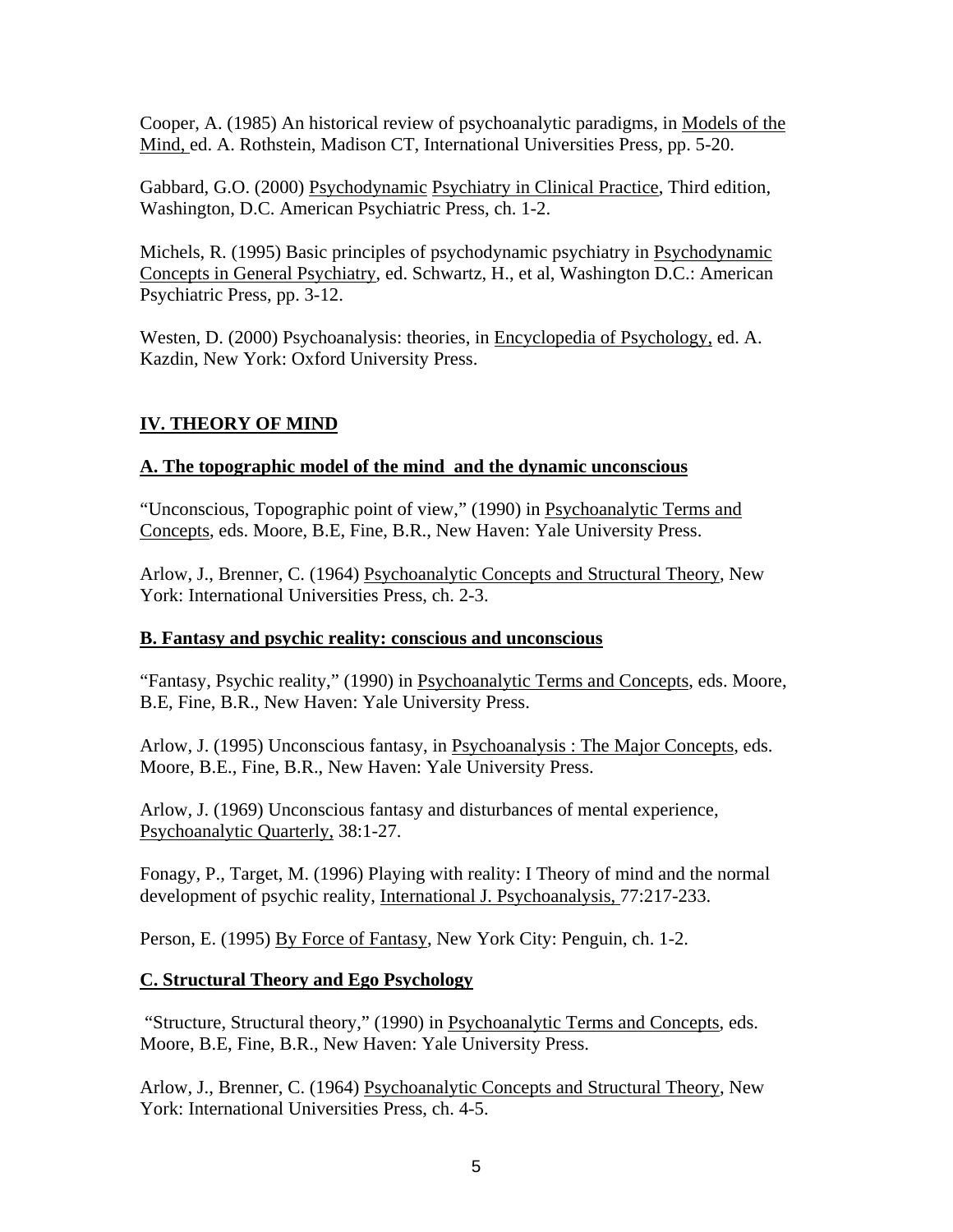Boesky, D. (1995) Structural theory, in Psychoanalysis : The Major Concepts, eds. Moore, B.E., Fine, B.R., New Haven: Yale University Press.

#### **D. The id: psychosexuality. libido theory, the drives, aggression**

"Aggression, Instinctual drive, Infantile sexuality, Id, Psychosexual development, Libido theory," (1990) in Psychoanalytic Terms and Concepts, eds. Moore, B.E, Fine, B.R., New Haven: Yale University Press.

Mayes, L., Cohen, D. (1993) The social matrix of aggression: enactments and representations of loving and hating in the first years of life, Psychoanalytic Study of the Child, 48:145-169.

Ritvo, S., Solnit, A. (1995) Instinct Theory, in Psychoanalysis : The Major Concepts, eds. Moore, B.E., Fine, B.R., New Haven, Yale University Press.

Wiedeman, G. (1995) Sexuality, in Psychoanalysis : The Major Concepts, eds. Moore, B.E., Fine, B.R. New Haven: Yale University Press.

### **E. The superego and the ego ideal**

"Superego, Ego ideal," (1990) in Psychoanalytic Terms and Concepts, eds. Moore, B.E, Fine, B.R., New Haven: Yale University Press.

Brenner, C. (1955) An Elementary Textbook of Psychoanalysis, New York: International Universities Press.

### **F. Ego, conflict, defense, compromise**

"Ego, Ego function, Conflict, Defense, Compromise formation," (1990) in Psychoanalytic Terms and Concepts, eds. Moore, B.E, Fine, B.R., New Haven: Yale University Press.

Beres, D. (1995) Conflict, in Psychoanalysis : The Major Concepts, eds. Moore, B.E., Fine, B.R., New Haven: Yale University Press.

Brenner, C. (1976) Psychic conflict and the task of the analyst, in Psychoanalytic Technique and Psychic Conflict, New York: International Universities Press, ch. 1.

Cooper, S.H. (1992) The empirical study of defensive processes: A review, in The Interface of Psychoanalysis and Psychology, eds. Barron, J.W., et al, Washington D.C.: American Psychological Association.

Willick, M. (1995) Defense, in Psychoanalysis : The Major Concepts, eds. Moore, B.E., Fine, B.R., New Haven: Yale University Press.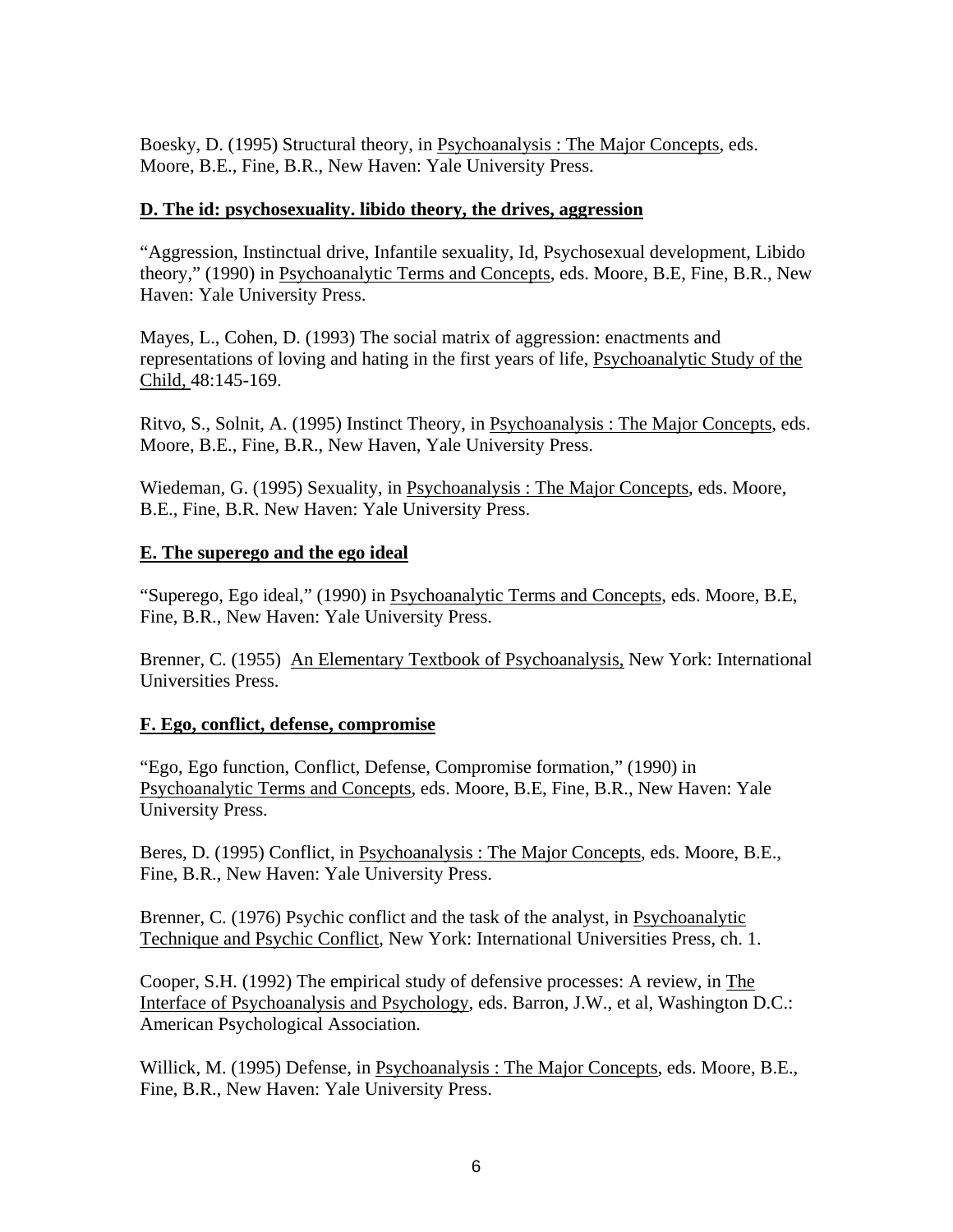#### **G. Object relations theory**

"Object, Object constancy, Object relations theory, Representational world," (1990) in Psychoanalytic Terms and Concepts, eds. Moore, B.E, Fine, B.R., New Haven: Yale University Press.

Greenberg, J., Mitchells, S. (1983) Object relations and psychoanalytic models, in Object Relations in Psychoanalysis, Cambridge: Harvard Univ. Press, 1983, pp 9-20.

Kernberg, O. (1995) Psychoanalytic object relations theories, in Psychoanalysis: The Major Concepts, eds. Moore, B.E., Fine, B.R., New Haven: Yale University Press.

#### **H. Self psychology**

"Self, Self psychology" (1990) in Psychoanalytic Terms and Concepts, eds. Moore, B.E, Fine, B.R., New Haven: Yale University Press.

Lichtenberg, J., Wolf, E. (1997) General principles of self psychology: a position statement, Journal of the American Psychoanalytic Association, 45:531-544.

Spruiell, V. (1995) Self, in Psychoanalysis : The Major Concepts, eds. Moore, B.E., Fine, B.R., New Haven: Yale University Press.

### **V. DEVELOPMENT**

### **A. Core texts and overview**

 "Development," (1990) in Psychoanalytic Terms and Concepts, eds. Moore, B.E, Fine, B.R., New Haven: Yale University Press.

Fraiberg, S.H. (1996) The Magic Years, New York: Scribner.

Greenspan, S., Pollock, G. eds. (1989, 1990) The Course of Life, 2nd edition, Madison, CT: International Universities Press. Volume I: Infancy, Volume II: Early Childhood, Volume III: Childhood, Volume IV: Adolescence, Volume V: Adulthood and the Aging Process.

Tyson, P., Tyson, R. (1995) Development, in Psychoanalysis : The Major Concepts, eds. Moore, B.E., Fine, B.R., New Haven, Yale University Press, 1995.

Tyson, P., Tyson, R. (1990) Psychoanalytic Theories of Development: An Integration, New Haven: Yale University Press , ch.1-2.

### **B. Infancy**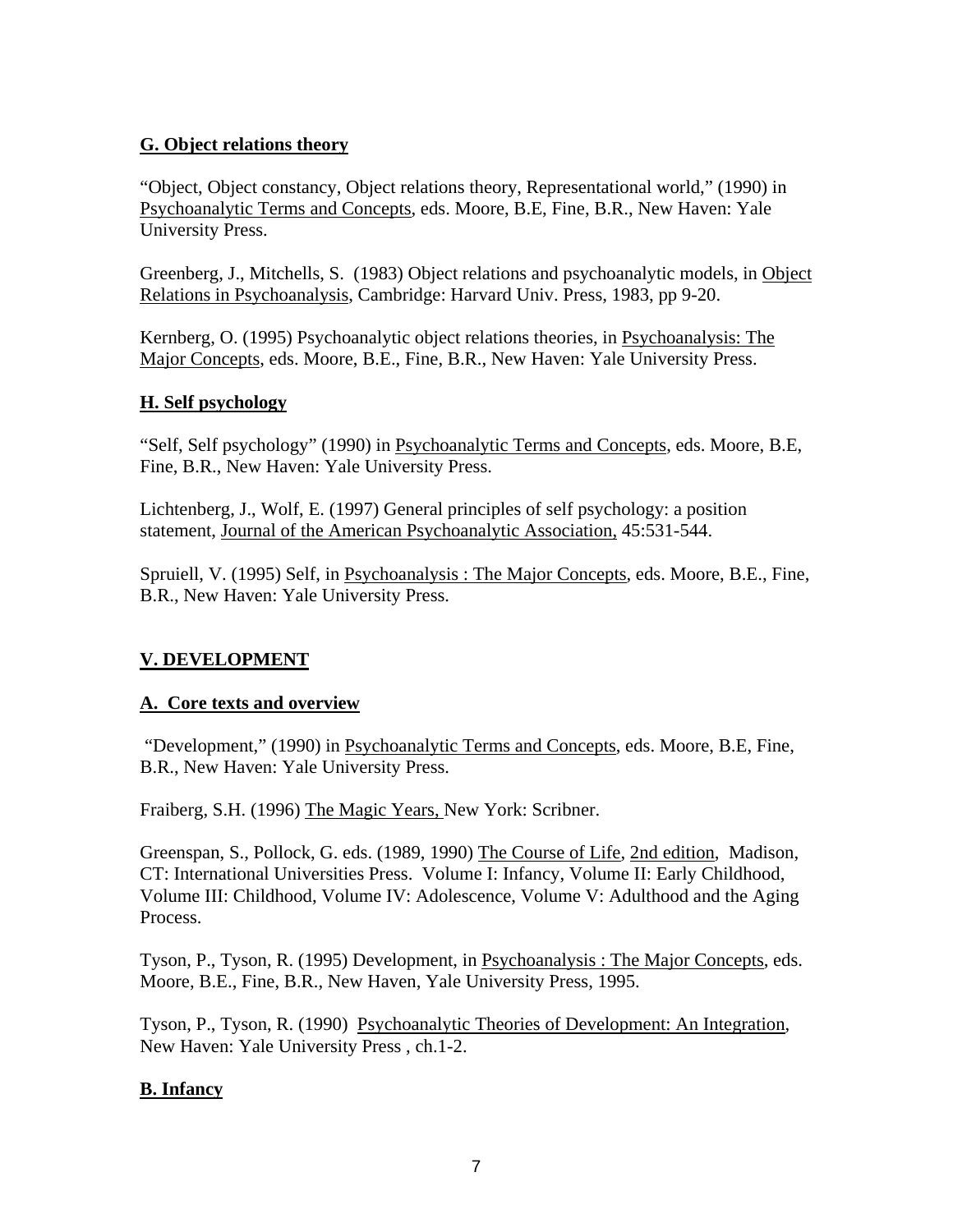Emde, R. (1988) Development Terminable and Interminable I. Innate and Motivational Factors From Infancy, International J. Psychoanalysis , 69:23-42.

Stern, D. (1985) The interpersonal world of the infant, New York: Basic Books.

# **C. Attachment theory**

Ainsworth, M., Blehar, M., Water, E., Wall, S. (1978) Patterns of Attachment: A Psychological Study of the Strange Situation, Hillsdale, NJ: Erlbaum.

Bowlby, F. (1958) The nature of the child's tie to his mother, International Journal of Psychoanalysis, 39:350-373.

Fonagy, P. (2001) Summary: What do Psychoanalytic Theories and Attachment Theory Have in Common? Chapter 12 in Attachment Theory and Psychoanalysis, New York: Other Press, pp.157-184.

Main, M. (1993) Discourse, prediction and recent studies in attachment: implications for psychoanalysis, Journal of the American Psychoanalytic Association, 41:209-244.

Slade, A. (2000) The development and organization of attachment: implications for psychoanalysis, Journal of the American Psychoanalytic Association, 48: 1147-1174.

# **D. The development of the self**

Beebe, B. (1988) The contribution of mother-infant influence to the origin of self and object representations, Psychoanalytic Psychology, 5:305-337.

Pine, F. (1982) The experience of self-aspects of its formation, expansion, and vulnerability, Psychoanalytic Study of the Child, 37: 143-167.

Stern, D. (1989) Developmental Prerequisites for the Sense of a Narrated Self, in Psychoanalysis Toward the Second Century, eds. Cooper, A., et al., New Haven: Yale University Press, pp.168-180.

# **E. Object relations**

Kernberg, O. (1976) Normal and Pathological Development, in Object Relations Theory and Clinical Psychoanalysis, New York: Jason Aronson, Inc., ch. 2.

Gilligan, C., et al. (1988) The origins of morality in early childhood relationships, in Mapping the moral domain, ed. C. Gilligan, Cambridge: Harvard University Press.

# **F. Separation individuation and transitional phenomena**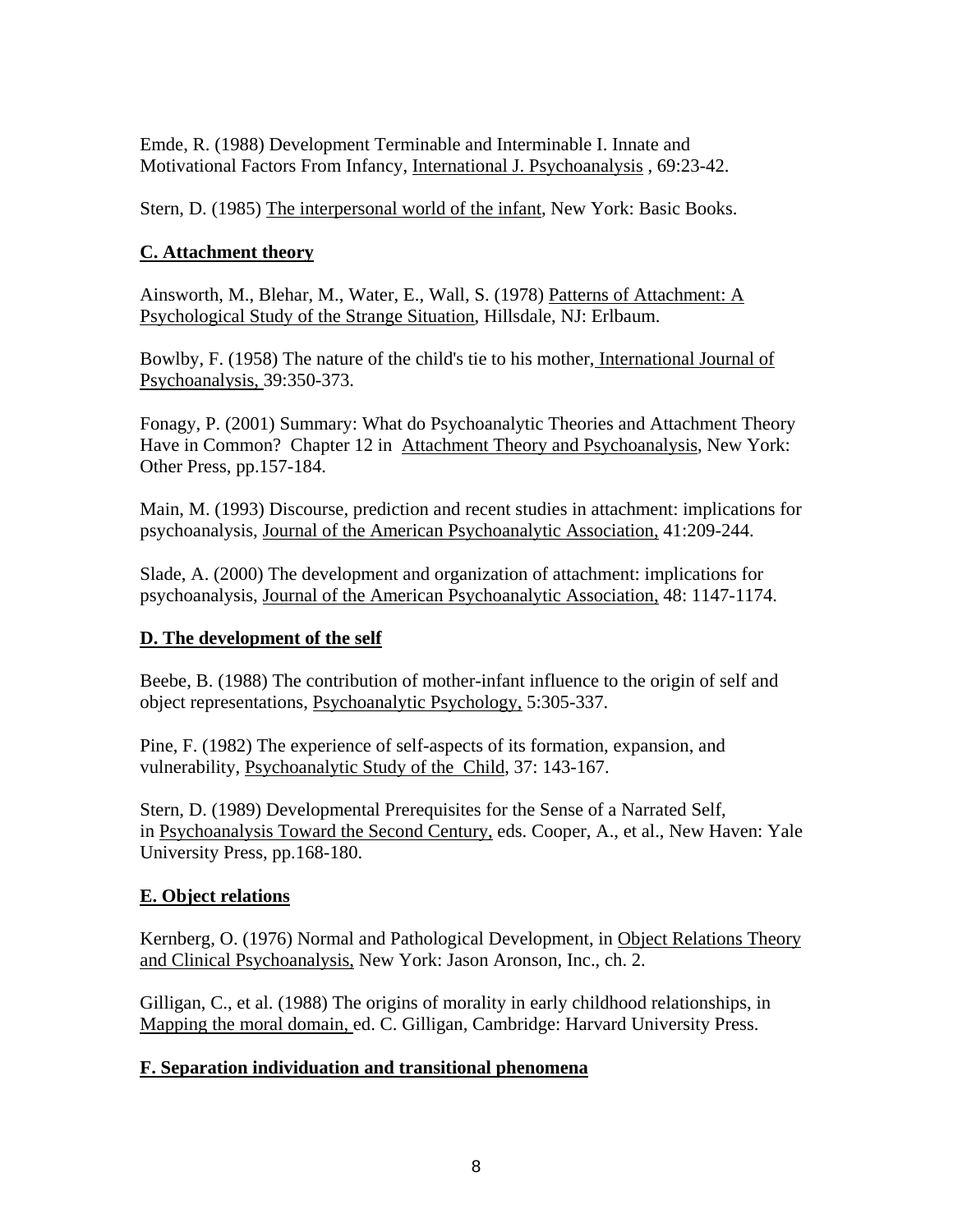Mahler, M. (1972) On The First Three Subphases of the Separation-Individuation Process, International Journal of Psychoanalysis, 53:333-338.

Winnicott, D. (1953) Transitional objects and transitional phenomenon: A study of the first not-me possession, International Journal of Psychoanalysis, 34:89-97.

# **G. Object constancy**

Akhtar, S. (1994) Object Constancy and Adult Psychopathology, International Journal of Psychoanalysis, 75: 441-455.

Fraiberg, S. (1969) Libidinal Object Constancy and Mental Representation. Psychoanalytic Study of the Child, 24:9-47.

McDevitt, J. B. (1975) Separation-Individuation and Object Constancy, Journal of the American Psychoanalytic Association, 23:713-742.

Pine, F. (2004) Mahler's concepts of symbiosis and separation-individuation: revisited, reevaluated, refined, Journal of the American Psychoanalytic Association*,* 52:511-533.

# **H.Gender development**

Dorsey, D. (1996) Castration Anxiety Or Feminine Genital Anxiety? Journal of the American Psychoanalytic Association, 44(S):283-302.

Fast, I. (1990). Aspects of early gender development: toward a reformulation, Psychoanalytic Psychology, (suppl)7, 105-117.

Lerner, H.E. (1976). Parental Mislabeling of Female Genitals as a Determinant of Penis Envy and Learning Inhibitions in Women, Journal of the American Psychoanalytic Association, 248:269-283.

Olesker, W. (1998). Female Genital Anxieties: Views from the Nursery and the Couch. Psychoanalytic Quarterly, 67:276-294.

### **I. The oedipus complex**

Cohen, D., et al. (1987). Analytic Discussions with Oedipal Children, Psychoanalytic Study of the Child, 42: 59-83.

Parens, H., et al. (1976) On The Girl's Entry Into The Oedipus Complex, Journal of the American Psychoanalytic Association, 24:79-107.

Parens, H. (1990) On the girl's psychosexual development: reconsiderations from direct observation, Journal of the American Psychoanalytic Association, 38: 743-772.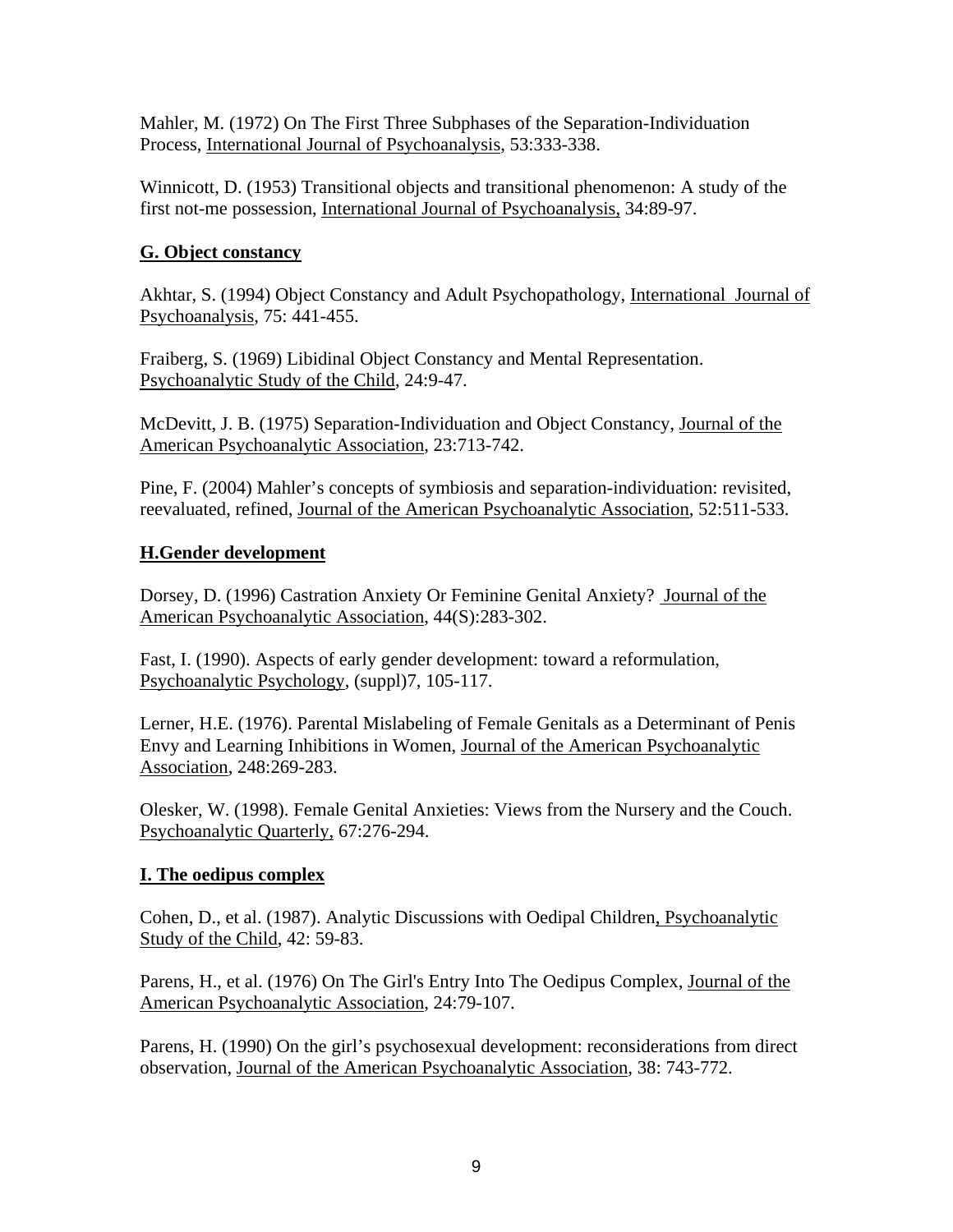# **J. Play**

Slade, A. (1994) Making meaning and making believe: their role in the clinical process. in Children at Play, ed. A. Slade and D. Wolff. New York: Oxford University Press.

Birch, M. (1997). In the land of counterpane: Travels in the realm of play, Psychoanalytic Study of the Child, 52:57-75.

Solnit, A. (1987) A psychoanalytic view of play, Psychoanalytic Study of the Child, 42: 205-219.

#### **K. Latency**

Novick, K.K., Novick, J. (1994) Postoedipal transformations: Latency, Adolescence and pathogenesis, Journal of the American Psychoanalytic Association, 42:143-169.

Shapiro, T., Perry, R. (1976) Latency Revisited: The age seven plus or minus one, Psychoanalytic Study of the Child, 31:79-107.

Sarnoff, C. (1976) The structure of latency, in Latency, Aronson Press, pp. 13-36.

Friedman, R., Downey, J. (2000) The Psychobiology of Late Childhood: Significance for psychoanalytic developmental theory and clinical practice, J. Am Academy. of Psychoanalysis, 28(3):431-448.

### **L. Puberty and adolescence**

Blos, P. (1967). The second individuation process in adolescence, Psychoanalytic Study of the Child, 22: 162-186.

Blos, P. (1967). The concept of acting out in relation to the adolescent process, in The Adolescent Passage: Developmental Issues, New York: International Universities Press, pp. 254-277.

Chused, J. (1990). Neutrality in the analysis of action-prone adolescents, Journal of the American Psychoanalytic Association. 38: 679-704.

Doctors, S. (2000) Attachment-Individuation: 1. Clinical notes toward a reconsideration of adolescent turmoil, Adolescent Psychiatry, 25: 3-17.

Freud, A. (1936) Instinctual anxiety during puberty, in The Psychology of Adolescence: Essential Readings, ed. Esman, A., New York: International Universities Press, pp. 109- 121.

Offer, D., Schonert-Reichl, K. (1992) Debunking the myths of adolescence: findings from recent research, Journal of the American Academy of Child and Adolescent Psychiatry, 31(6):1003-1014.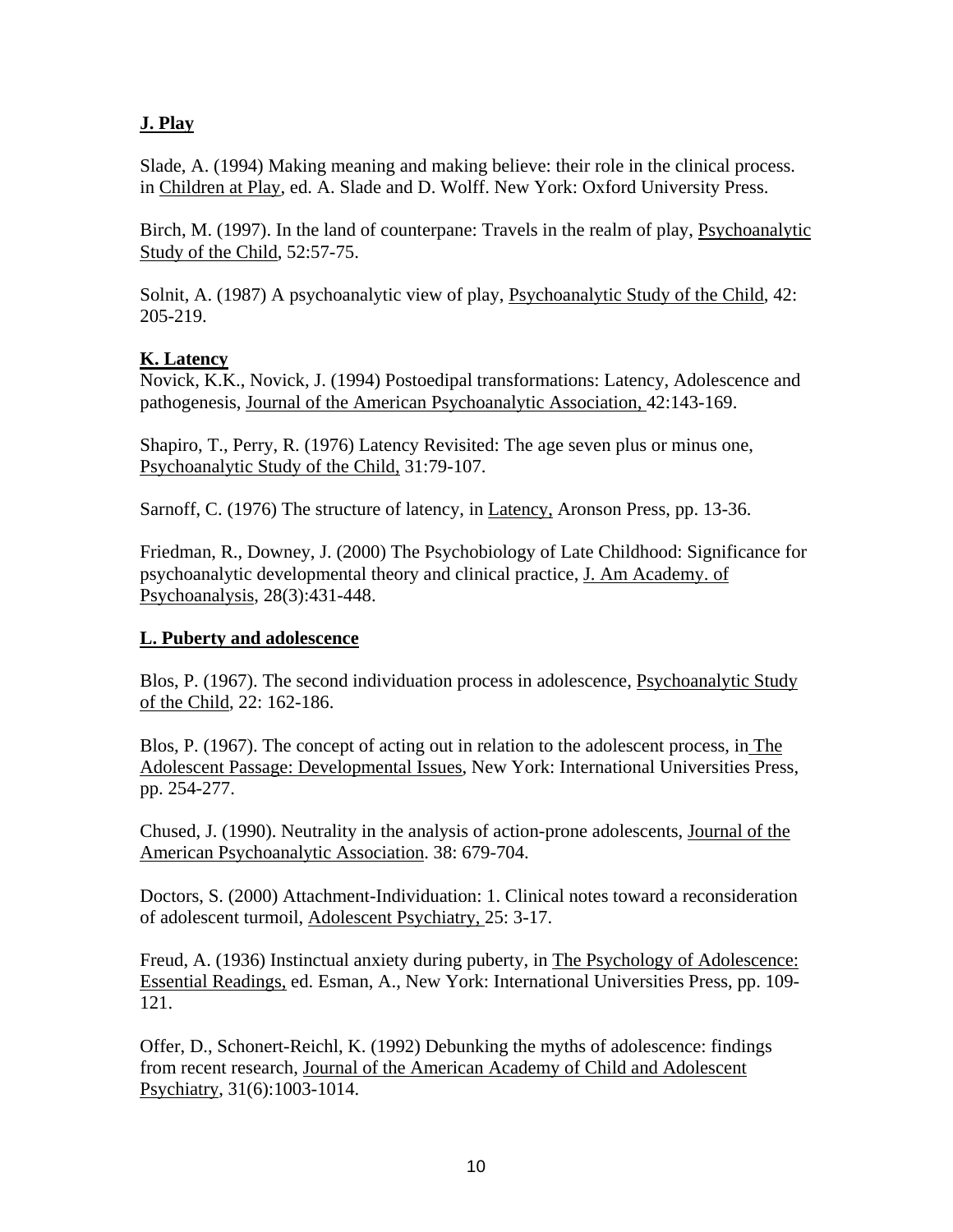Ritvo, S. (1971) Late adolescence: developmental and clinical considerations. Psychoanalytic Study of the Child 26: 241-263.

Settlage, C. (1972). Cultural values and the superego in late adolescence, Psychoanalytic Study of the Child, 27: 74-92.

#### **M. Homosexuality**

Isay, R. (1989) Being Homosexual: Gay Men and their Development, New York: Farrar, Straus and Giroux.

Vaughan, S. (1998) Psychoanalytic and biological perspectives on lesbian patients: Why developmental themes are more important in psychotherapy, Harvard Review of Psychiatry, 6(3): 160-164.

See also web link to the American Psychoanalytic Association Committee on Gay and Lesbian Issues bibliography, http://www.apsa.org/ctf/cgli/bibliography.htm.

#### **N. Post-adolescent development**

Blos, P. (1972) The Epigenesis of the Adult Neurosis, Psychoanalytic Study of the Child, 27:106-135.

Chused, J. (1987) Idealization of the Analyst by the Young Adult, Journal of the American Psychoanalytic Association, 35:839-859.

Colarusso, C. (1995) Transversing young adulthood: the male journey from 20 to 40. Psychoanalytic Inquiry, 15: 75-91.

#### **O. Parenthood and pregnancy**

Novick, K.K. (1988) Childbearing and child rearing, Psychoanalytic Inquiry, 8: 252-260.

Slade, A., Cohen, L. (1996) Parenting and the remembrance of things past, Infant Mental Health Journal*,* 17:217-239.

Winnicott, D. W. (1960) The Theory of the Parent-Infant Relationship, Int. J. Psycho-Analysis, 41:585-595.

#### **P. Midlife and aging:**

Erickson, E. (1986) Childhood and Society, New York: W.W. Norton & Co.

Jacques, E. (1981) The midlife crisis, in The Course of Life, 2nd edition, eds. Greenspan, S., Pollock, G., Madison, CT: International Universities Press.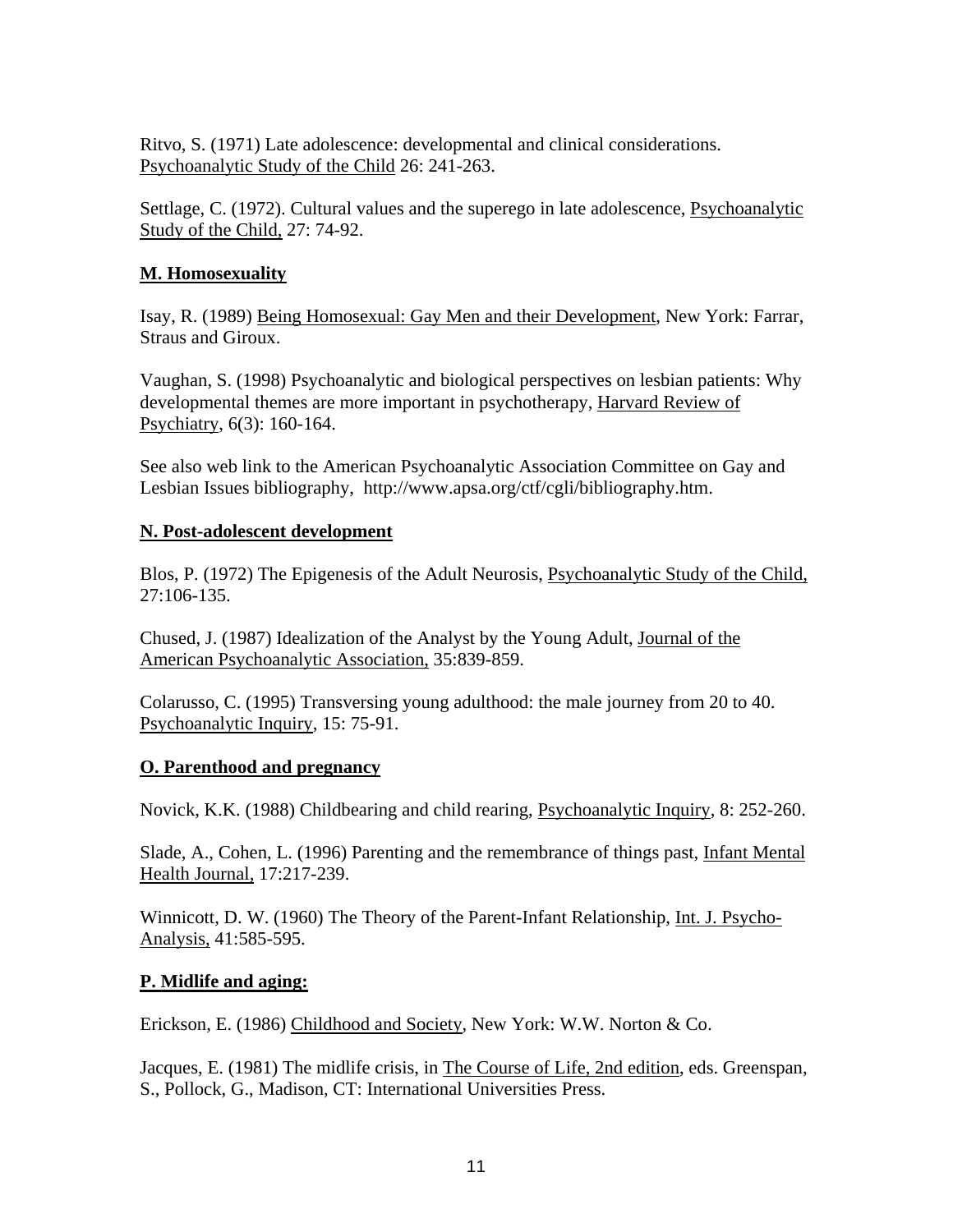Levinson, D.J., et al. (1978) The Seasons of a Man's Life*,* New York: Alfred A. Knopf and Sons.

Levinson, D.J. (1996) The Seasons of a Woman's Life, New York: Ballantine Books.

Vaillant, G. (1995) Adaptation to Life, Cambridge, MA: Harvard University Press.

# **VI. PSYCHOPATHOLOGY**

# **A. Core texts**

Ahktar, S. (1992) Broken Structures: Severe personality disorders and their treatment, New Jersey, Jason Aronson.

Gabbard, G.O. (2000) Psychodynamic Psychiatry in Clinical Practice, Third edition, Washington, D.C.: American Psychiatric Press.

MacKinnon, R., Michels, R. (1971) The Psychiatric Interview in Clinical Practice, Philadelphia: W.B. Saunders.

McWilliams, N. (1999) Psychoanalytic Case Formulation, New York: The Guilford Press, Inc., pp. 200-209.

Schwartz, H., et al. (1995) Psychodynamic Concepts in General Psychiatry, Washington D.C.: American Psychiatric Press.

Shapiro, D. (1965) Neurotic Styles, New York: Basic Books.

# **B. Core concepts: Neurosis and character**

 "Neurosis, Psychoneurosis, Character, Personality" (1990) in Psychoanalytic Terms and Concepts, eds. Moore, B.E, Fine, B.R., New Haven: Yale University Press.

Auchincloss, B.A., Michels, R. (1983) Psychoanalytic theory of character, in Current Perspectives on Personality Disorders, ed. J.P. Frosch, Washington, D.C.: American Psychiatric Press, pp. 2-19.

Kernberg, O. (1970) A psychoanalytic classification of character pathology, Journal of the American Psychoanalytic Association, 18: 800-822.

Pulver, S. (1995) Symptomatology, in Psychoanalysis : The Major Concepts, New Haven, Yale University Press, pp. 186-195.

# **C. Severe personality disorders**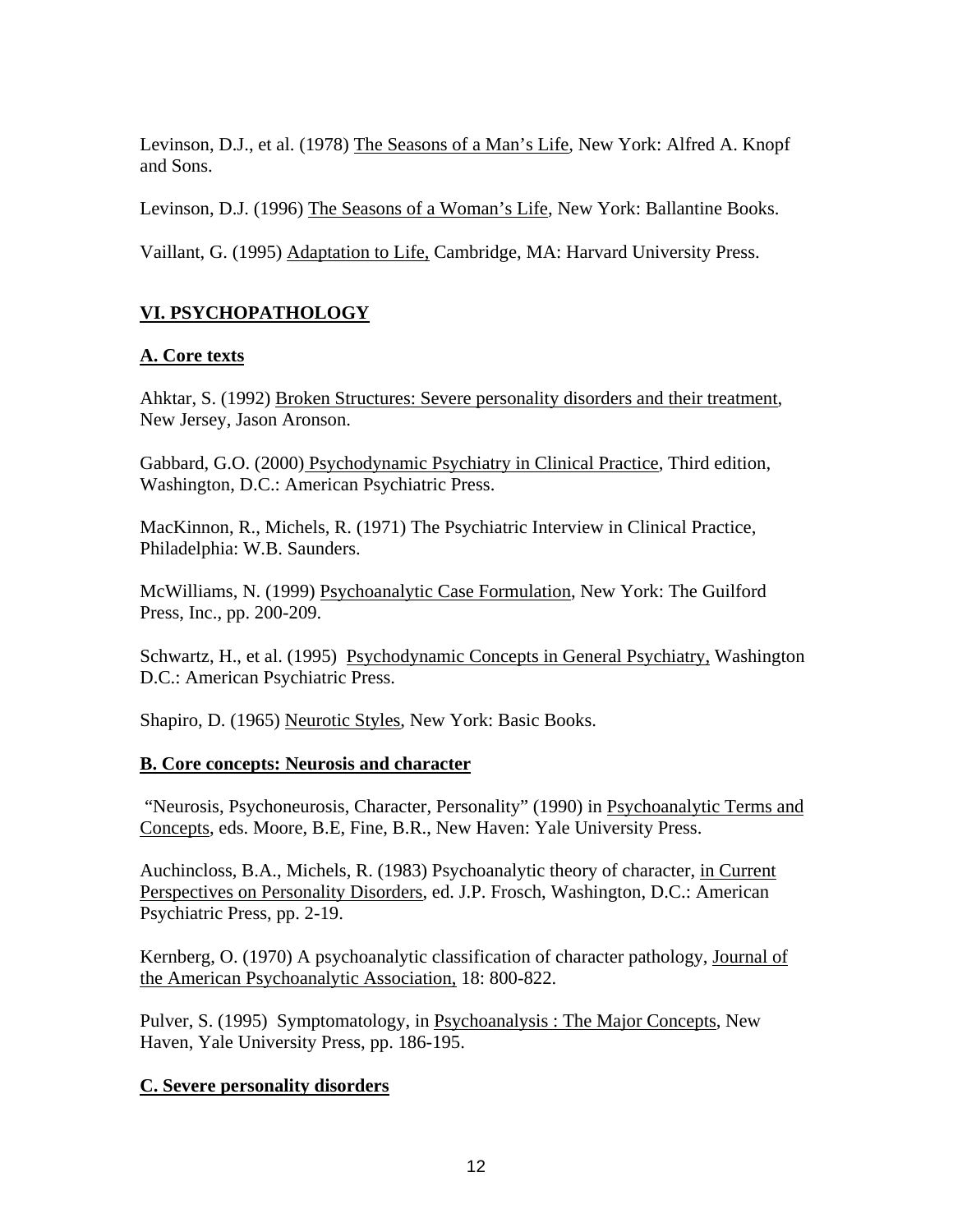Ahktar, S. (1992) Paranoid personality disorder, in Broken Structures: Severe Personality Disorders and Their Treatment, New Jersey: Jason Aronson, ch. 6, pp. 151-176.

Gabbard, G.O. (2000) Cluster A Personality Disorders: Paranoid, Schizoid, and Schizotypal, in Psychodynamic Psychiatry in Clinical Practice, Third edition, Washington, D.C.: American Psychiatric Press, pp. 385-410.

Gabbard, G.O. (2000) Personality disorders: Borderline, in Psychodynamic Psychiatry in Clinical Practice, Third edition, Washington, D.C.: American Psychiatric Press, pp. 410- 462.

Goldstein, W. (1988) Kernberg on the borderline: a simplified version, in New Concepts in Psychoanalytic Psychotherapy, eds., J.M. Ross, W. Meyers, Washington, DC: American Psychiatric Press, ch. 10, pp. 168-186.

Gunderson, J. (2000) "Psychodynamic Psychotherapy for Borderline Personality Disorder," in Psychotherapy for Personality Disorders, eds. Gunderson, J.G., Gabbard, G.O., Washington, DC: American Psychiatric Press.

Kernberg, O. (1975) Borderline Conditions and Pathological Narcissism, New York: Jason Aronson.

Shapiro, D. (1965) Paranoid style, in Neurotic Styles, New York: Basic Books, pp.54-107

### **D. Pathological narcissism, narcissistic personality and antisocial personality:**

Akhtar, S. (1992) Narcissistic personality disorder, in Broken Structures: Severe Personality Disorders and Their Treatment, New Jersey: Jason Aronson, pp . 45-78.

Gabbard, G.O. (2000) Personality disorders: Antisocial, in Psychodynamic Psychiatry in Clinical Practice, Third edition, Washington, D.C.: American Psychiatric Press, pp. 491- 516.

Gabbard, G.O. (2000) Personality disorders: Narcissistic, in Psychodynamic Psychiatry in Clinical Practice, Third edition, Washington, D.C.: American Psychiatric Press, pp. 462-490.

Kernberg, O. (1970) Factors in the psychoanalytic treatment of narcissistic personalities, Journal of the American Psychoanalytic Association, 18:51-85.

Kernberg, O (1975) Normal and pathological narcissism, in Borderline Conditions and Pathological Narcissism, New York: Jason Aronson, pp.315-346.

Kernberg, O (1992) Antisocial and narcissistic personality disorders, in Aggression in Personality Disorders and Perversion, New Haven: Yale University Press, ch. 5, pp. 67- 84.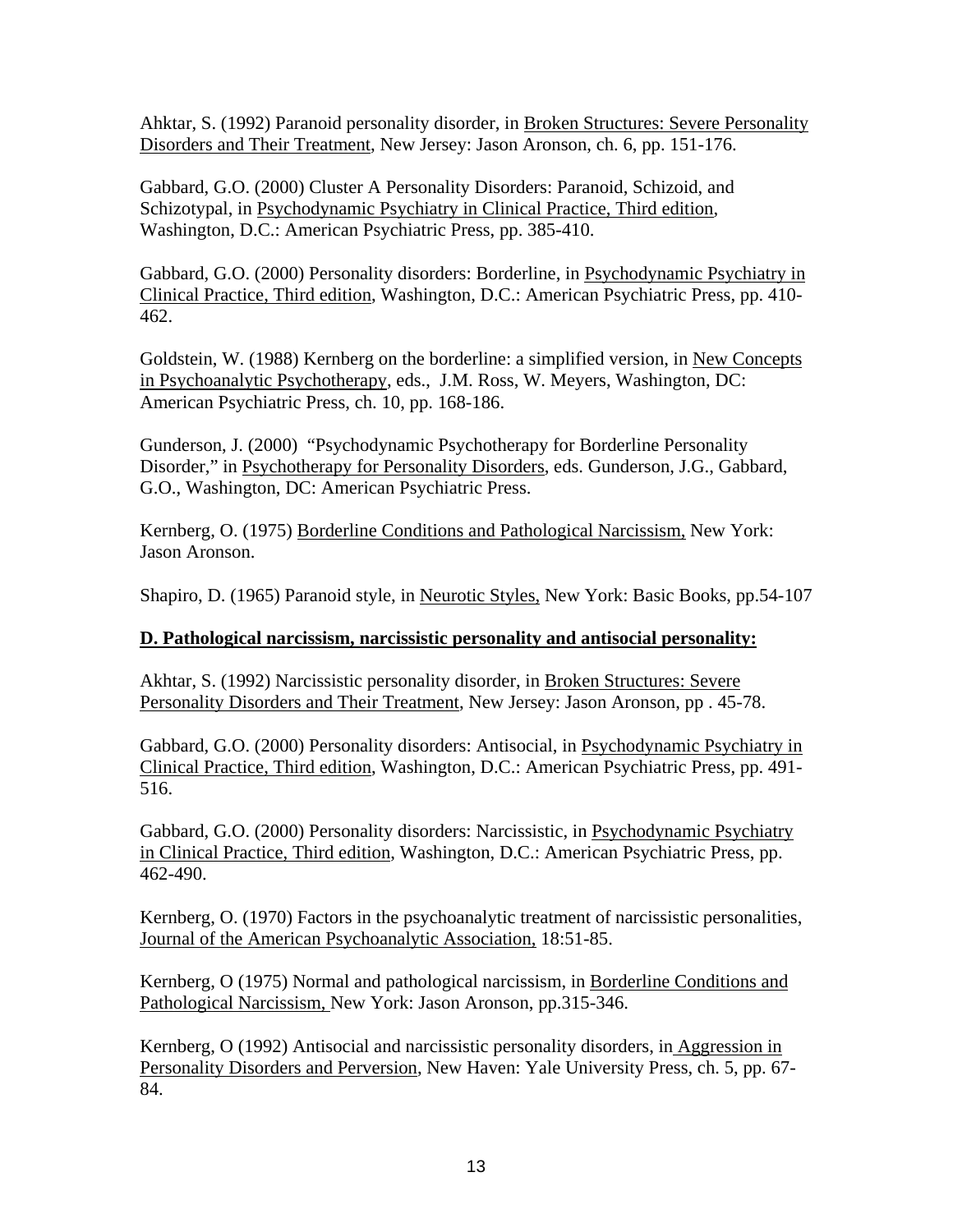#### **E. Masochism and masochistic personality**

Brenner, C. (1954) The masochistic character: genesis and treatment, Journal of American Psychoanalytic Association, 7:197-226.

Cooper, A. (1973) Narcissistic masochistic character, in The Quiet Revolution in Psychoanalysis: Selected Papers of Arnold M. Cooper, ed. Auchincloss, E.L., London: Rutledge, 2004, pp.121-139.

Kernberg, O. (1988) Clinical dimensions of masochism, in Aggression in Personality Disorders and Perversion, New Haven: Yale University Press, pp. 34-51.

### **F. Hysterical and histrionic personality and dissociative disorders**

Ahktar, S. (1992) Histrionic personality, in Broken Structures: Severe Personality Disorders and Their Treatment, New Jersey: Jason Aronson, 249-260.

Gabbard, G.O. (2000) Personality disorders: Hysterical and histrionic, in Psychodynamic Psychiatry in Clinical Practice, Third edition, Washington, D.C.: American Psychiatric Press, pp. 517-546.

Gabbard, G.O. (2000) Dissociative disorders, in Psychodynamic Psychiatry in Clinical Practice, Third edition, Washington, D.C.: American Psychiatric Press, pp. 267-298.

Kernberg, O. (1990) Hysterical and histrionic personality disorders, in Aggression in Personality Disorders and Perversion, New Haven: Yale University Press, pp. 51-66.

MacKinnon, R., Michels, R. (1971) The hysterical patient, in The Psychiatric Interview in Clinical Practice, Philadelphia: W.B. Saunders, pp. 110-146.

Shapiro, D. (1965) Hysterical Style, in Neurotic Styles, New York: Basic Books, 108- 133.

#### **G. Obsessional personality**

Gabbard, G.O. (2000) Personality disorders :Obsessive-Compulsive, Avoidant, and Dependent, in Psychodynamic Psychiatry in Clinical Practice, Third edition, Washington, D.C.: American Psychiatric Press**.** 

MacKinnon, R., Michels, R. (1971) The obsessive patient, in The Psychiatric Interview in Clinical Practice, Philadelphia: W.B. Saunders, pp. 89-109.

Shapiro, D. (1965) Obsessive style, in Neurotic Styles, New York: Basic Books, pp. 23- 53.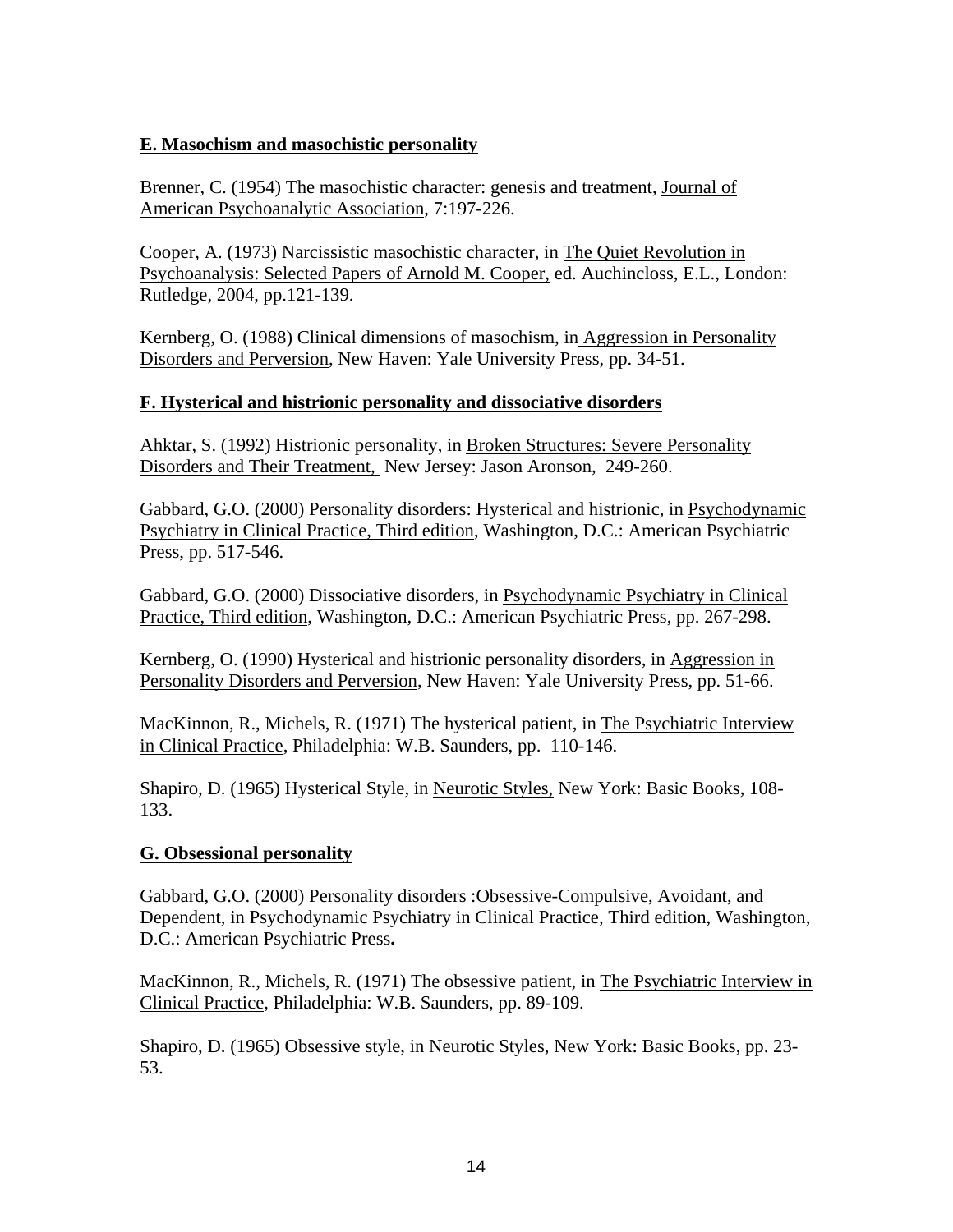### **H. Anxiety and depression**

Bush, F.N., Ruden, M., Shapiro, T. (2004) Psychodynamic Treatment of Depression, Washington, DC: American Psychiatric Press.

Freud, S. (1915) Mourning and Melancholia, Standard Edition VXIV: 243-258., ed. J. Strachey, London: W.W. Norton.

Gabbard, G.O. (2000) Affective Disorders, in Psychodynamic Psychiatry in Clinical Practice, Third edition, Washington, D.C.: American Psychiatric Press, pp. 203-232.

Gabbard, G.O. (2000) Anxiety Disorders, in Psychodynamic Psychiatry in Clinical Practice, Third edition, Washington, D.C.: American Psychiatric Press, pp. 233-266.

Milrod, B., Busch, F.N., Cooper A., Shapiro, T. (1997) Manual of Panic-Focused Psychodynamic Psychotherapy, Washington DC: American Psychiatric Press.

# **I. Trauma and Loss**

Blacher, R. (1995) The Bereaved Patient, in Psychodynamic Concepts in General Psychiatry, ed. Schwartz, H., et al., Washington D.C., American Psychiatric Press, pp. 359-370.

Herman, J. (1997) Trauma and Recovery, New York: Basic Books, pp. 7-32, 133-154.

Lindy, J. et al. (1995) The Posttraumatic Patient in Psychodynamic Concepts in General Psychiatry, ed. Schwartz, H., et al., Washington D.C.: American Psychiatric Press, pp. 263-278.

Levine, H. (1995) The Patient with a History of Childhood Sexual Abuse or Incest, Psychodynamic Concepts in General Psychiatry, ed. Schwartz, H., et al., Washington D.C.: American Psychiatric Press, pp. 297-312.

### **J. Paraphilias, Substance Abuse, Eating Disorders**

Gabbard, G.O. (2000) Paraphilias and Sexual Dysfunction, in Psychodynamic Psychiatry in Clinical Practice, Third edition, Washington, D.C., American Psychiatric Press, pp. 299-328.

Gabbard, G.O. (2000) Substance Related Disorders and Eating Disorders, in Psychodynamic Psychiatry in Clinical Practice, Third edition, Washington, D.C.: American Psychiatric Press, pp. 329-384.

### **K. Psychosis**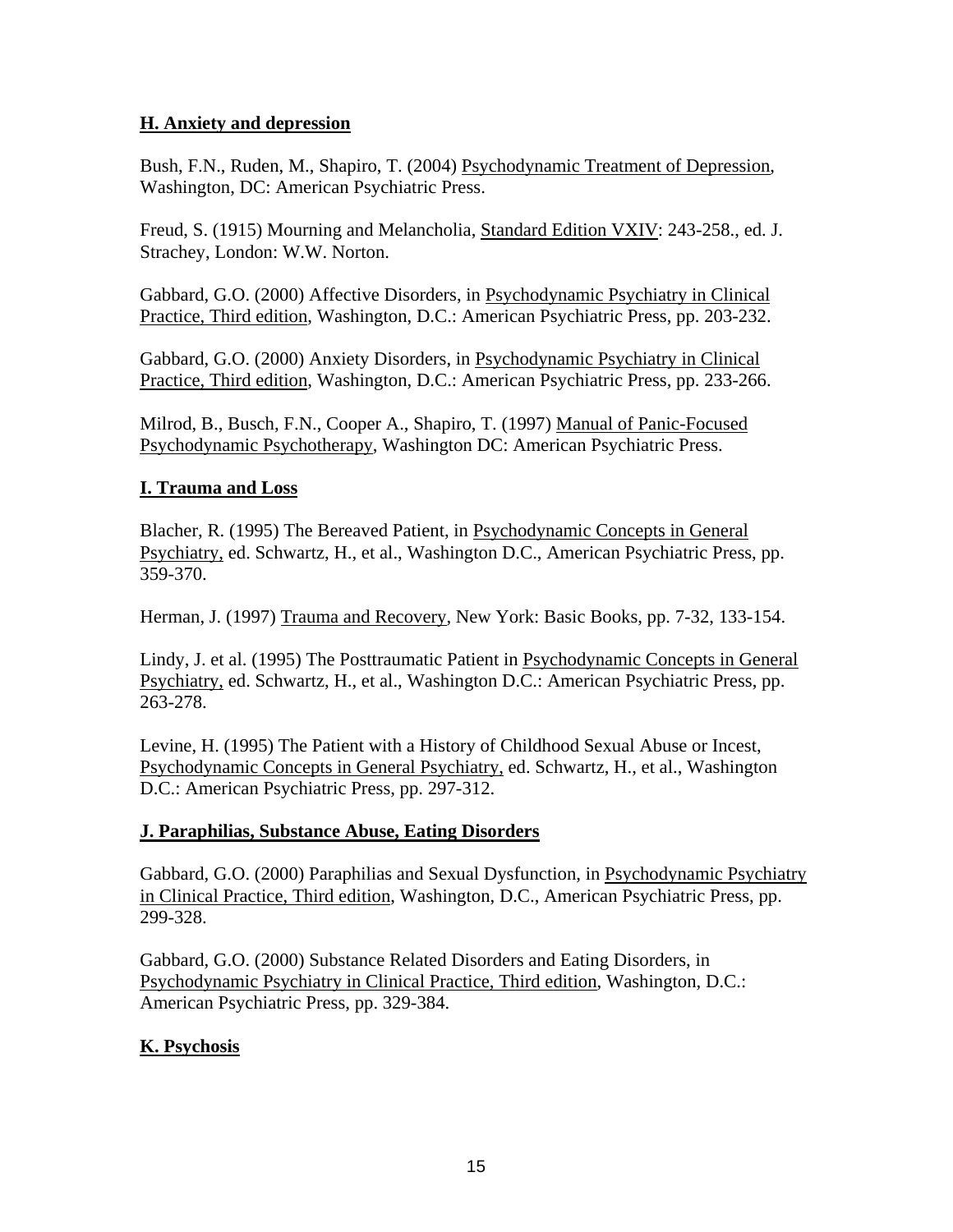Marcus, E. (2002) Psychosis and Near Psychosis: Ego Function, Symbol Structure, Treatment, New York: International Universities Press.

# **VII. ASSESSMENT: INTERVIEWING AND FORMULATION**

Lister, E., Auchincloss, E.L., Cooper, A. (1995) The Psychodynamic Formulation, in Psychodynamic Concepts in General Psychiatry, eds. Schwartz, H., et al, Washington D.C.: American Psychiatric Press.

MacKinnon, R.A., Michels, R. (1971) The Psychiatric Interview in Clinical Practice. Philadelphia, PA: W. B. Saunders Co.

McWilliams, N. (1999) Psychoanalytic Case Formulation, New York: The Guilford Press, Inc., pp. 200-209.

Peebles-Kleiger, M.J. (2002) Beginnings: The Art & Science of Planning Psychotherapy, Hillsdale, NJ: The Analytic Press, Inc., ch. 3.

Summers, R.F. (2003) "The Psychodynamic Formulation Updated," American Journal of Psychotherapy, 57:1.

# **VIII. TREATMENT**

### **A. Core Texts**

Gabbard, G.O. (2004) Long-Term Psychodynamic Psychotherapy: A Basic Text. Washington, D.C.: American Psychiatric Press.

Greenson, R. (1967) The Theory and Technique of Psychoanalysis, New York: International Universities Press.

McWilliams, N. (2004) Psychoanalytic Psychotherapy: A Practitioner's Guide. New York: Guilford Press.

Rockland, L. (1989) Supportive Psychotherapy: A Psychodynamic Approach. New York: Basic Books.

### **B. Therapeutic Relationship, Engagement, Resistance**

Gabbard, G.O. (2004) Long-term Psychodynamic Psychotherapy: A Basic Text. Washington, DC: American Psychiatric Press., ch. 6.

McWilliams, N. (2004) Psychoanalytic Psychotherapy, New York: Guilford Press., ch. 4.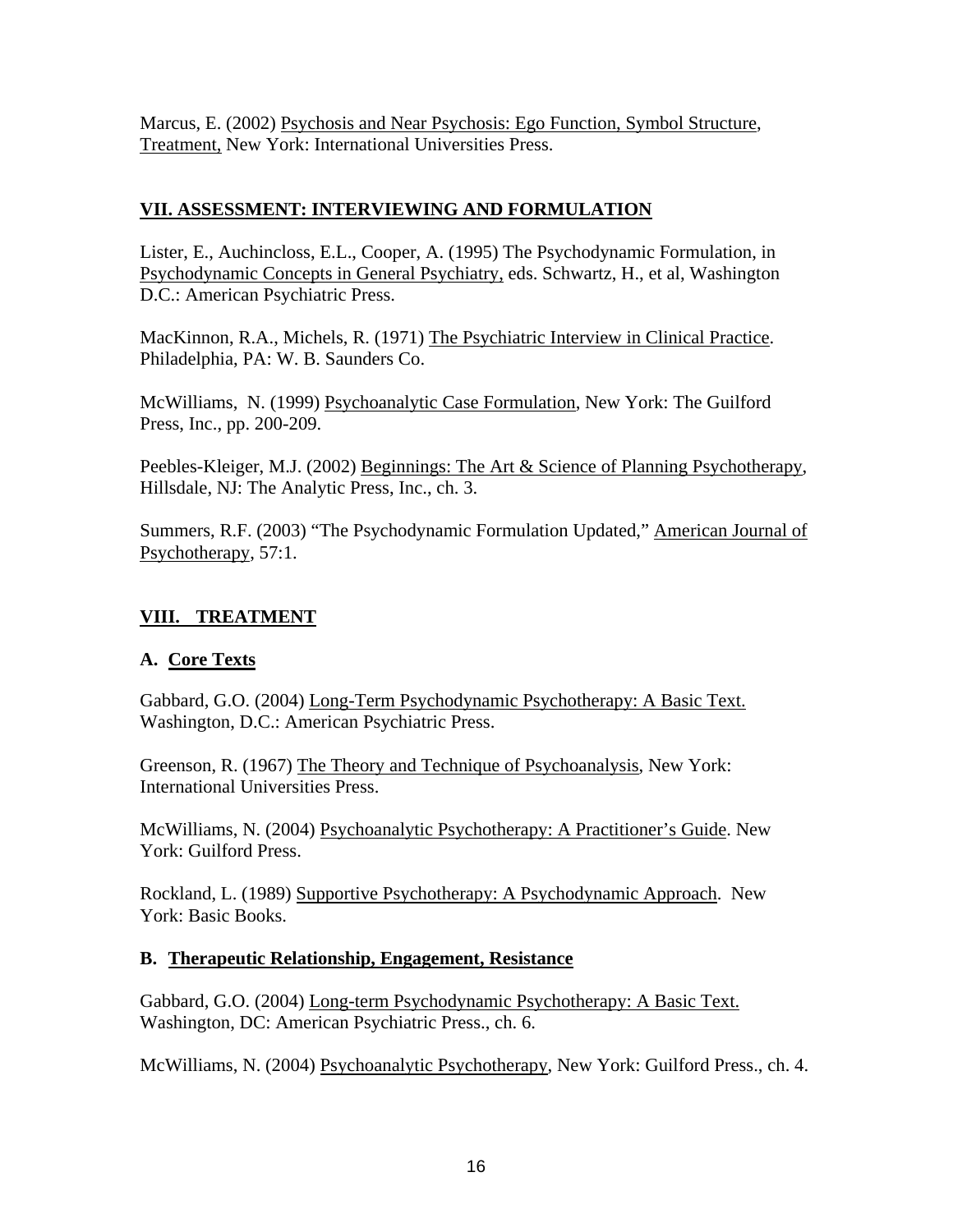"Resistance, Therapeutic Alliance," (1990) in Psychoanalytic Terms and Concepts, eds. Moore, B.E, Fine, B.R., New Haven: Yale University Press.

Summers, R.F., Barber, J. (2003) Therapeutic Alliance as a Measurable Psychotherapy Skill, Academic Psychiatry, Sep; 27:160-165.

# **C. Recognizing and Working with Transference and Countertransference**

Gabbard, G.O. (2002) Cognitive neuroscience and transference, Journal of American Psychoanalytic Association, 50:99-134.

Gabbard, G.O. (1995) Countertransference: the emerging common ground, International Journal of Psychoanalysis, 76:475-485.

Gabbard, G.O. (2004) Long-term Psychodynamic Psychotherapy: A Basic Text. Washington, DC: American Psychiatric Press, ch. 8.

Greenson, R. (1967) The Theory and Technique of Psychoanalysis, New York: International Universities Press, ch. 3.

Malan, D.M. (1979) Individual Psychotherapy and the Science of Psychodynamics, London: Butterworths, ch. 9.

"Transference, Countertransference" (1990) in Psychoanalytic Terms and Concepts, eds., Moore, B.E, and Fine, B.R., New Haven: Yale University Press.

# **D. Interventions: questions, clarifications, interpretations**

Gabbard, G.O. (2004) Long-Term Psychodynamic Psychotherapy: A Basic Text, Washington, DC: American Psychiatric Press, ch. 4.

"Interpretation" (1990) in Psychoanalytic Terms and Concepts, eds., Moore, B.E, and Fine, B.R., New Haven: Yale University Press.

Greenson, R. (1967) The Theory and Technique of Psychoanalysis, New York: International Universities Press, ch.3.

Levy, S. (1996) Principles of Interpretation: Mastering Clear and Concise Interpretations in Psychotherapy, New York: Jason Aronson.

Malan, D.M. (1979) Individual Psychotherapy and the Science of Psychodynamics, London: Butterworths, 1979, ch. 10.

### **E. Working with fantasy, dreams**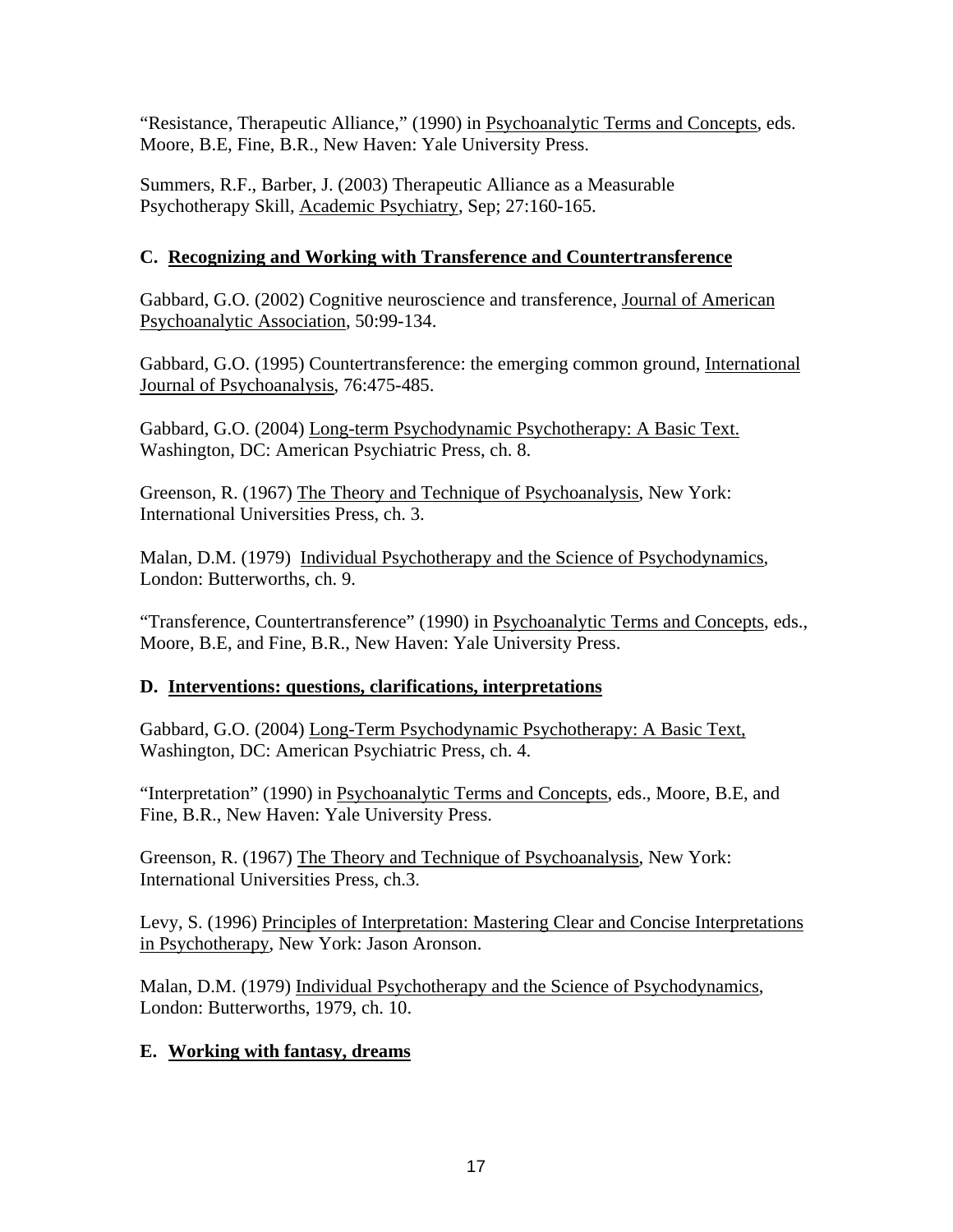Freud, S. (1914) Remembering, repeating, and working through. Standard Edition 12:145-156.

Gabbard, G.O. (2004) Long-Term Psychodynamic Psychotherapy: A Basic Text. Washington, DC: American Psychiatric Press, ch. 7.

Spence, D. (1982) Narrative truth and theoretical truth, Psychoanalytic Quarterly*,* Jan. 51(1):43-69.

# **F. Boundaries and mistakes**

Casement, P. (2002) Learning From Our Mistakes, New York: Guilford Press, Inc., ch. 2.

Epstein, R.S., Simon, R.I. (1990) The Exploitation Index: An early warning indication of boundary violations in psychotherapy, Bulletin of Menninger Clinic, 54:450-465, reprinted in Beitman, B., Yue, D. (1999) Learning Psychotherapy, New York: Norton, Inc., pp. 81-83.

Gabbard, G.O., Lester, E.P. (2002) Boundaries and Boundary Violations in Psychoanalysis, Washington, DC: American Psychiatric Press, ch. 6-7.

McWilliams, N. (2004) Psychoanalytic Psychotherapy: A Practitioner's Guide. New York: Guilford Press, ch. 5, 7.

### **G. Middle phase and working through, mechanisms of change**

Cooper, A.M. (1988) Our Changing Views of the Therapeutic Action of Psychoanalysis: Comparing Strachey and Loewald, Psychoanalytic Quarterly*,* LVII, pp. 15-27.

Gabbard, G.O. (2004) Long-Term Psychodynamic Psychotherapy: A Basic Text. Washington, DC: American Psychiatric Press, ch. 5.

Fonagy, P. et al. (1993). The roles of mental representation and mental processes in therapeutic action, Psychoanalytic Study of the Child, 48, 9-48.

Freud, S. (1914) Remembering, repeating, and working through. Standard Edition 12:145-156.

# **H. Termination**

Bostic, J., et al. (1996) Our Time is Up: Forced Terminations During Psychotherapy Training, American Journal of Psychotherapy, 50: 347-359.

Budman, S.H., Gurman, A.S. (1988) Theory and Practice of Brief Therapy, New York: Guilford Press, pp. 283-301.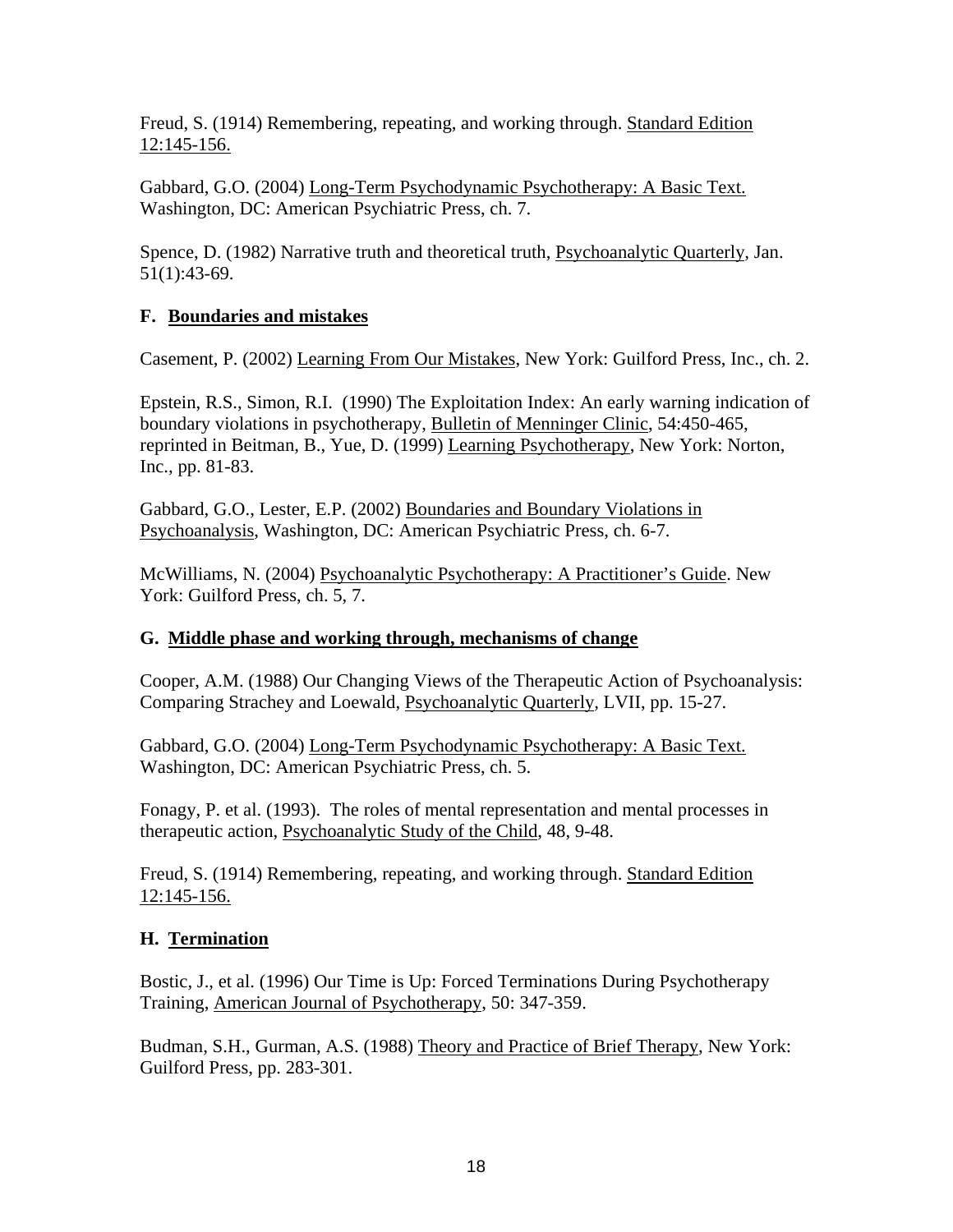Gabbard G.O. (2004) Long-Term Psychodynamic Psychotherapy: A Basic Text. Washington, DC: American Psychiatric Press, ch. 9.

"Termination phase" (1990) in Psychoanalytic Terms and Concepts, eds., Moore, B.E, and Fine, B.R., New Haven: Yale University Press.

# **I. Suicidal patient**

Buie, D., Maltsberger, J. (1974) Countertransference Hate in the Treatment of Suicidal Patients, Arch Gen Psychiatry, 30:625-633.

Singer, M. (1995) The Self Destructive Patient, in Psychodynamic Concepts in General Psychiatry, ed. Schwartz, H., et al, Washington D.C., American Psychiatric Press, ch. 11.

# **J. Experience of being a therapist**

Fenster, S., Phillips, S., Rapoport, E. (1986) The Therapist's Pregnancy: Intrusion in the Analytic Space, Hillsdale, NJ: Analytic Press.

Gabbard, G.O., Wilkinson, S. (1994) The therapist's pregnancy, in Management of Countertransference in Borderline Patients, Washington, DC: American Psychiatric Press.

McWilliams, N. (2004) Psychoanalytic Psychotherapy. New York: Guilford Press. Ch. 3, 11, 12.

# **K. Relationship to other psychotherapies**

# **a. CBT**

Cutler, J., et al. (2004) Comparing Cognitive Behavior Therapy, Interpersonal Psychotherapy, and Psychodynamic Psychotherapy, The American Journal of Psychiatry, 161 (9): 1567.

# **b. Psychoanalysis**

Kernberg, O.F. (1999) Psychoanalysis, psychoanalytic psychotherapy and supportive psychotherapy: contemporary controversies. International Journal of Psychoanalysis, 80:1075-1091.

Wallerstein, R. (1989) Psychoanalysis and psychotherapy: An historical perspective. International Journal of Psychoanalysis, 70, 563-591.

Williams, P. (2004) What is psychoanalysis? What is a psychoanalyst? Textbook of Psychoanalysis, eds. Person, E., et al., Washington, D.C.: American Psychiatric Press.

# **c. Couples/family/systems**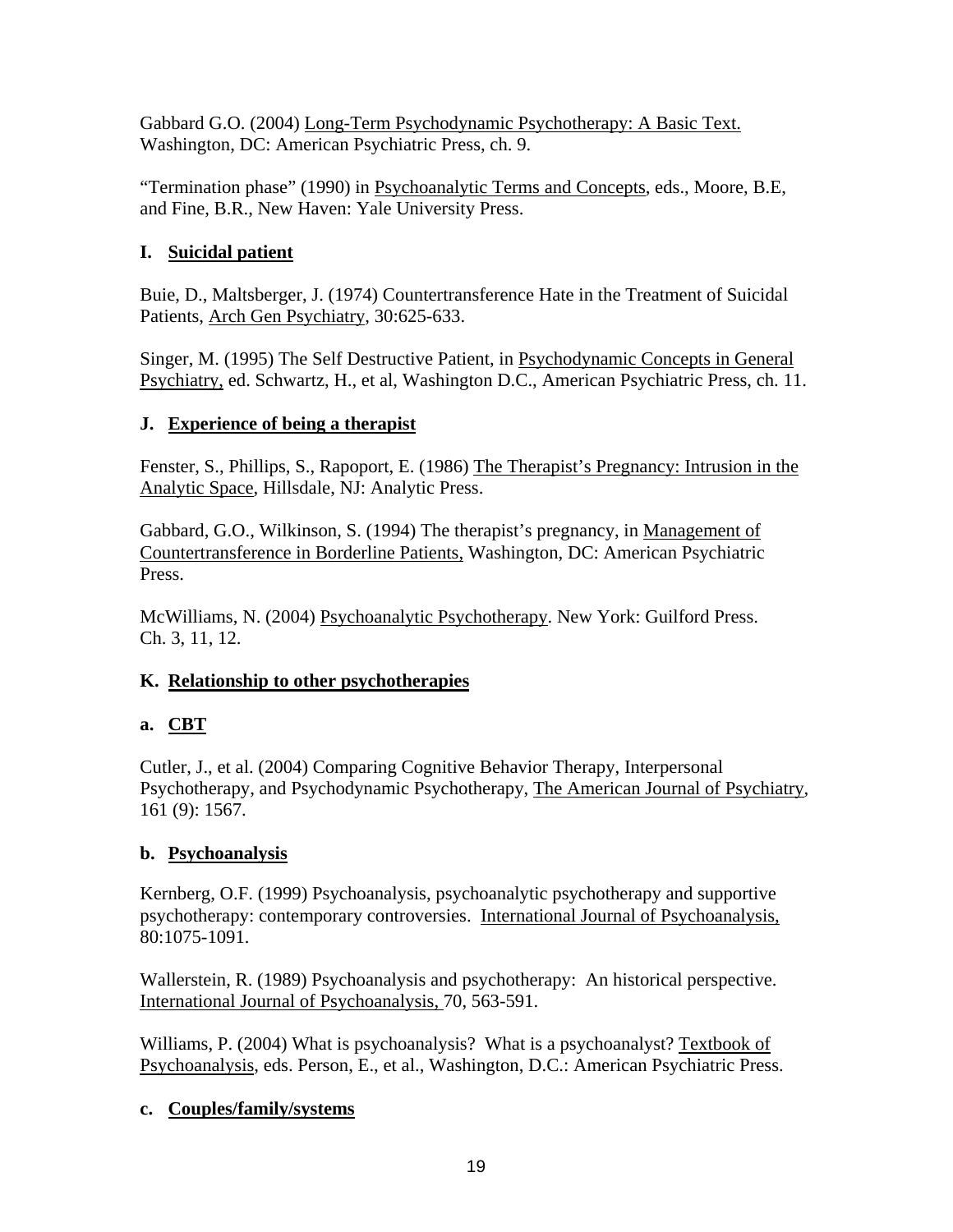Gerson, M.J. (1996) The Embedded Self: A Psychoanalytic Guide to Family Therapy, New York: Analytic Press.

Graller, J., et al. (2001). Concurrent therapies: analysts' collaboration with other therapists, J. Amer. Psychoanal. Assn*.*, 49:607-628.

Wachtel, E.F., Wachtel, P.L. (1991) Family Dynamics in Individual Psychotherapy: A Guide to Clinical Strategies, New York: The Guilford Press.

# **d. Psychopharmacology**

Mintz, D. (2002) Meaning and medication in the care of treatment-resistant patients, Am J Psychother. 56(3):322-37.

Busch, F., Auchincloss, E.L., (1995) The Psychology of Prescribing and Taking Medication, in Psychodynamic Concepts in General Psychiatry, ed. Schwartz, H., et al, Washington D.C., American Psychiatric Press, ch. 25.

# **IX. THE PSYCHOTHERAPY EXPERIENCE: CASE DESCRIPTIONS**

Druss, R. (2000) Listening to Patients: Relearning the Art of Healing in Psychotherapy, New York: Oxford Univ. Press.

Luepnitz, D.A. (2003) Schopenauer's Porcupines: Intimacy and It's Dilemmas. New York: Basic Books, Ch. 3.

Malan, D.M. (1979) Individual Psychotherapy and the Science of Psychodynamics, London: Butterworths, 1979, ch. 1-3.

McWilliams, N. (2004) Psychoanalytic Psychotherapy: A Practitioner's Guide. New York: Guilford Press, ch. 8,9.

Vaughan, S.C. (1997) The Talking Cure. New York: Henry Holt and Co.

# **X. CLASSIC FREUD PAPERS** (Most of these papers can be found in Gay, P., ed., (1989) The Freud Reader, New York: W.W. Norton.

Breuer, J., Freud S. (1893-5) Case histories: Fraulein Anna O. in Studies on Hysteria, Standard Edition 2:21-47 (*The invention of the "talking cure.")*

Freud, S. (1900) The method of interpreting dreams: An analysis of a specimen dream, in The Interpretation of Dreams, Standard Edition 4:96-121 *(Freud's self-analysis: the dream of Irma's injection.)*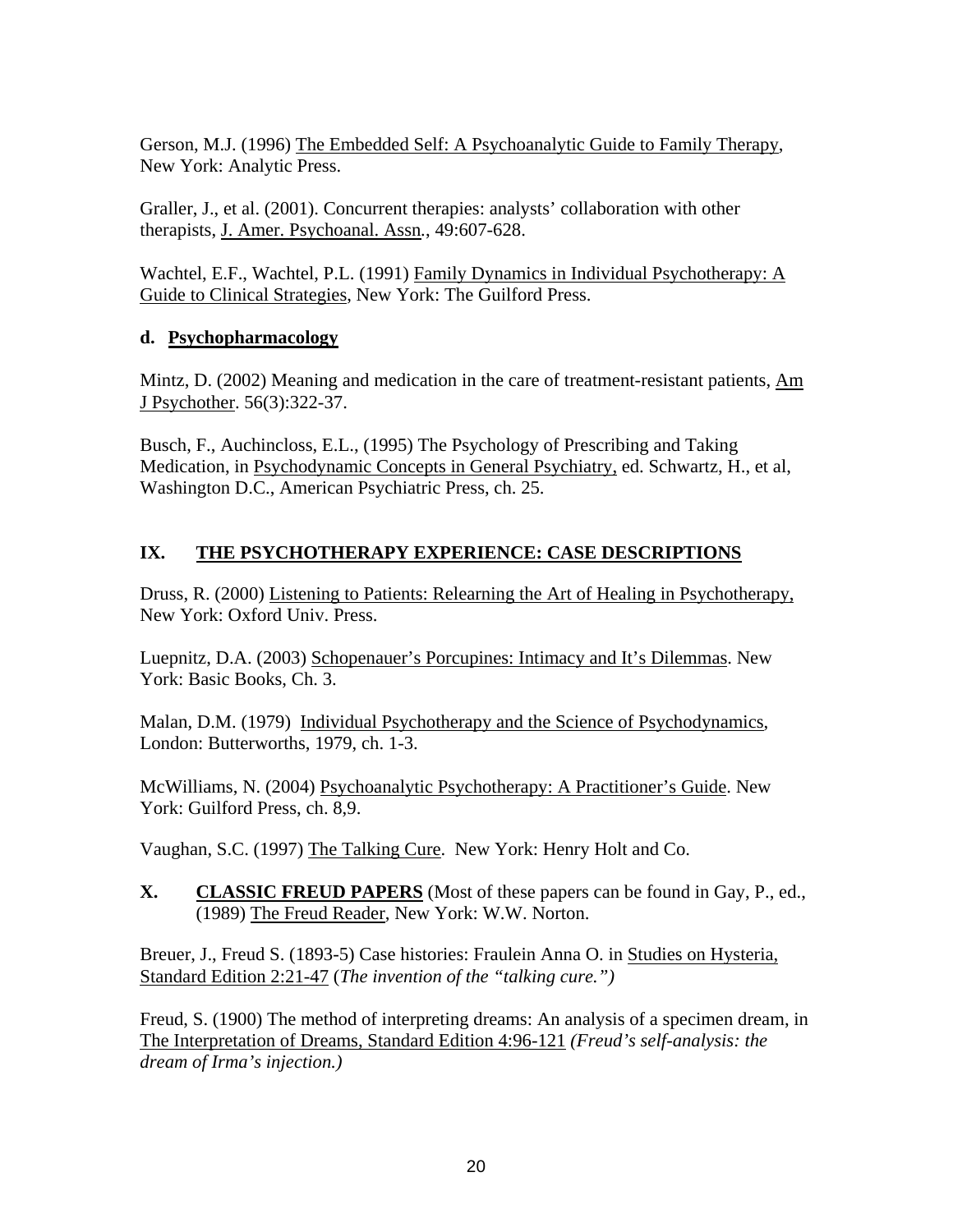Freud, S. (1900) Material sources of dreams-Typical dreams, in The Interpretation of Dreams, Standard Edition 4:255-266 *(Freud introduces the Oedipus complex.)*

Freud, S. (1905 [1901]) Fragment of an analysis of a case of hysteria, Standard Edition 7:1-22 *(The case of Dora: transference and countertransference in the clinical situation.)*

Freud, S. (1911-15) Papers on technique, Standard Edition 12: 89-171 *(Words of wisdom from Freud on beginning treatment, interpreting dreams, the dynamics of transference, understanding enactment, and other topics.)*

Freud, S. (1910 [1909]) Five lectures on psychoanalysis, Standard Edition 11:1-55 *(Freud's lectures at Clark University: a concise and fun-to-read summary of core concepts.)*

Freud, S. (1916) Some character types met with in psychoanalytic work, Standard Edition 14:309-336 *(Introduction to the concept of character types, especially those with selfdefeating behaviors.)*

Freud, S. (1917 [1915]) Mourning and melancholia, Standard Edition 14:237-258 *(Introduction to the concepts of internalization and the super-ego.)*

Freud, S. (1924) The dissolution of the Oedipus complex, Standard Edition: 19:173-182 *(The Oedipus complex, development, and structure formation.)* 

Freud, S. (1925[1924]) An autobiographical study, Standard Edition 20:1-70 *(Freud's life story in his own words.)* 

# **XI. NEW DIRECTIONS**

# **A. Cognitive Neuroscience and Psychoanalysis**

Westen, D. (1999) The scientific status of unconscious processes: is Freud really dead? Journal of the American Psychoanalytic Association, 47(4): 1061-1107.

Westen, D., Gabbard, G.O. (2002) Developments in Cognitive Neuroscience : I. Conflict, Compromise, and Connectionism. Journal of the American Psychoanalytic Association, 50(1): 53-98.

Westen, D., Gabbard, G.O. (2002) Developments in Cognitive Neuroscience : II. Implications for Theories of Transference, Journal of the American Psychoanalytic Association, 50(1): 53-98.

### **B. Evidence Base for Psychodynamic Psychotherapy**

Leichsenring, F., Rabung, S., Leibing, E. (2004) The Efficacy of Short-term Psychodynamic Psychotherapy in Specific Psychiatric Disorders: A Meta-analysis,